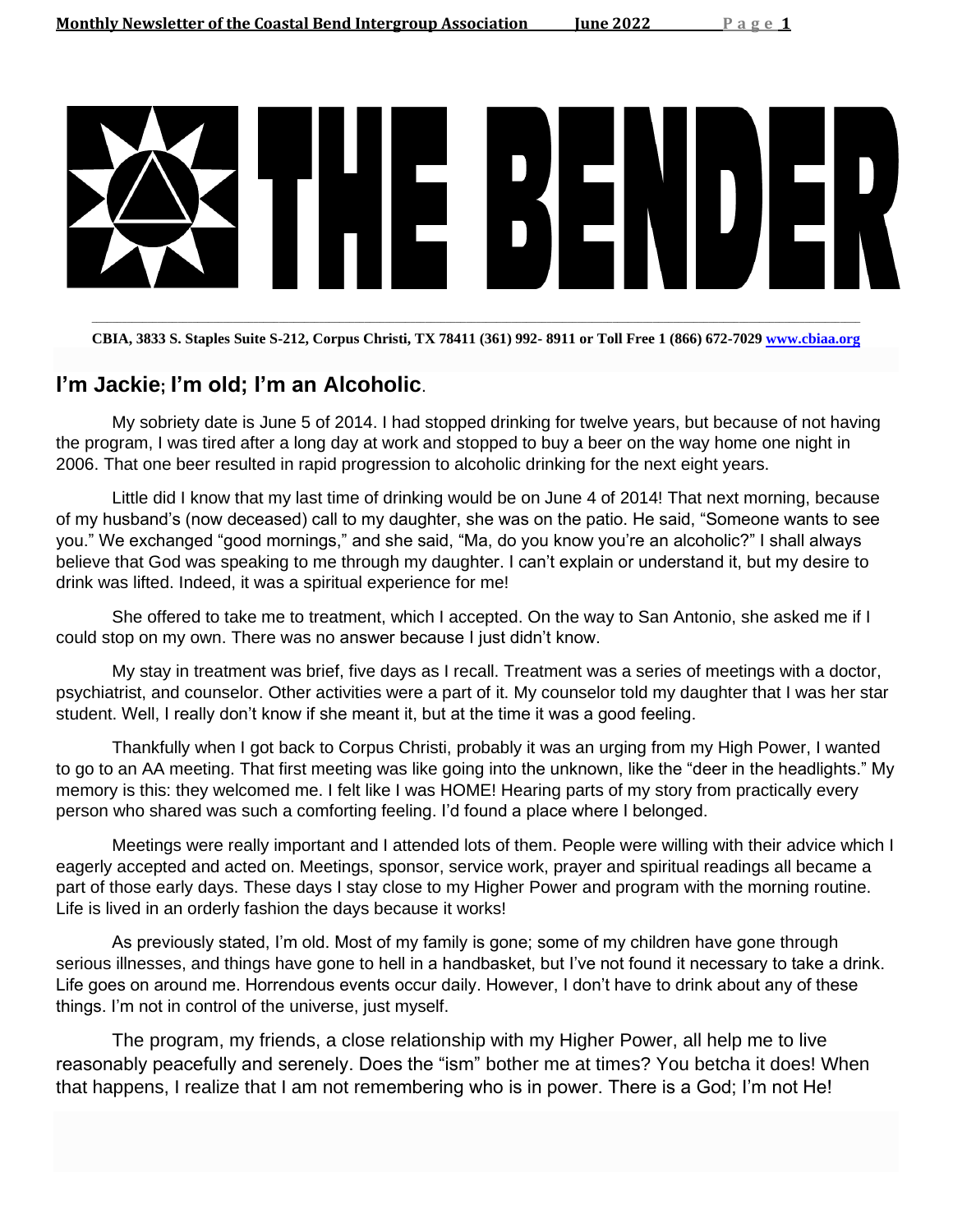# Happy 87<sup>th</sup> Anniversary to AA



**June 10, 1935 is widely regarded as the "official" Founding date of Alcoholics Anonymous.**

**This was the day Dr. Bob took his last drink, to steady his hands before surgery, and marked the humble beginnings of what would become Alcoholics Anonymous.**

CBIA Social Committee will be holding a Fundraiser event and AA celebration on June  $11<sup>th</sup>$  at St. John's Methodist Church at 5300 S. Alameda in Corpus Christi. The day will start with a 10am speaker and will end at 4pm. There will be speakers, lunch, bake sale, raffles, music and a couple of silent auction items. Come join your friends for this year's tribute to the Founding date of Alcoholics Anonymous!

You can get your tickets for just \$7, before or at the door. If you are interested in donating anything, please contact CBIA office at 992-8911 by June  $7^{\text{th}}$ .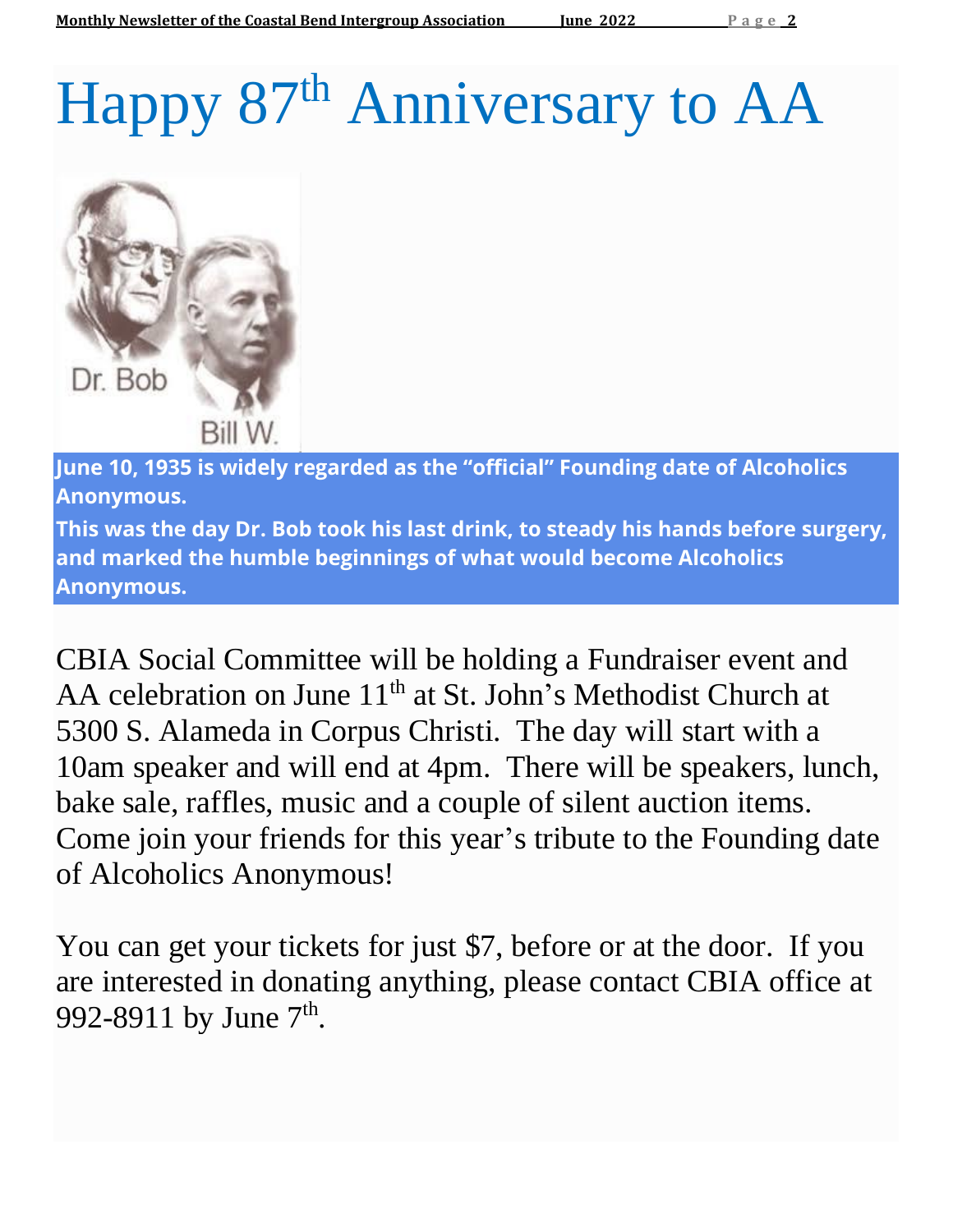# Come join us celebrate!

| 2022 Founder's Day Time Line                              |
|-----------------------------------------------------------|
| 9am -Opening with coffee/bake sale/Silent Auction all day |
| 9:45am -Raffle                                            |
| 10am -Speaker Anita C-B                                   |
| 11:15am - Raffle                                          |
| 11:30am - Lunch-Live Music                                |
| 12:30pm - Raffle/Door Prizes                              |
| 1:00pm Soberiety Countdown                                |
| 1:15 pm Raffle                                            |
| 1:30 pm Speaker Stuart D                                  |
| 2:45 pm Raffle                                            |
| 3:00 pm Discussion Meeting                                |
| 4:00 pm Last Raffle and close Silent Auction              |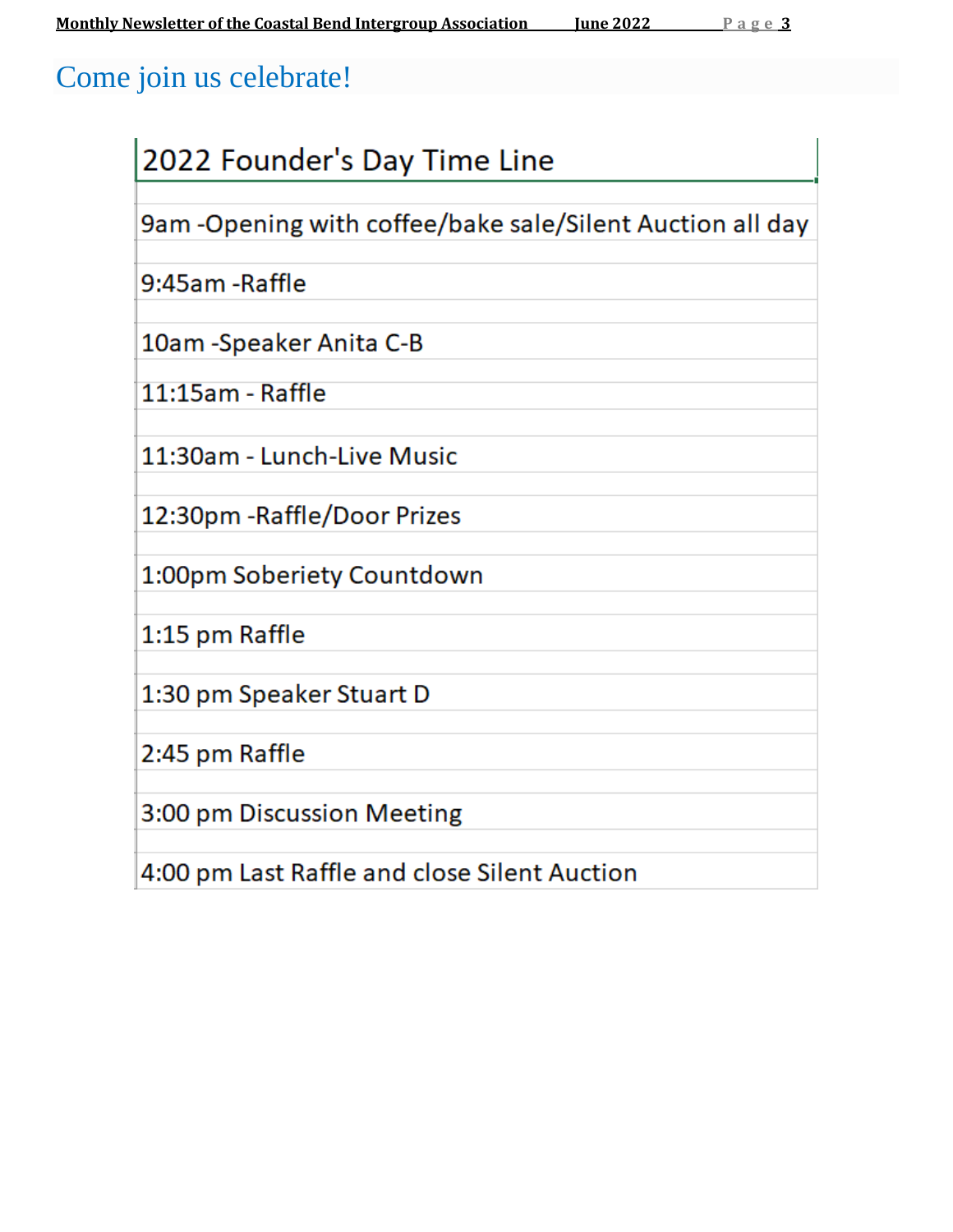# **Minutes CBIA BOARD OF TRUSTEE MEETING Apr. 11th, 2022 (approved)**

- **I. Amy** opened Meeting with **Moment of Silence** followed by **Serenity Prayer** (6:07PM) **Patrick** read **CBIA Mission Statement Jim L**. read **General Warranties Rita** read **12 Traditions**
- **II. ATTENDANCE: Amy, Parth, Blake, Jim, Patrick, Michael,** *(not present)***,Ronnie,** *(not present***), Rita, Office Manager, Terry, Assistant Office Manager**
- **III. Amy** read Minutes of Mar 11th Board Meeting**. Blake** motioned to approved minutes and **Jim L.** seconded**. All approved.**
- **IV. Rita** read **Mar 2022 Financial Reports** and asked for questions.

### **V. Balance Sheet:**

 Total CBIA funds as of **Mar 31st** totaled **\$35,544.73** Petty Cash**: \$50.00**, Checking: **\$16,874.42,**  Jamboree, **\$3000.00,** Prudent Reserve: **\$15,620.31. Profit & Loss** for the month of **March:** Group & Individual Contributions: **\$7,743.34,** Gross Sales *(Books, Chips & Medallions)* **\$689.25, (***less Cost of Goods Sold \$424.89)*, Jamboree income **\$12,875.28,** Gross Gain for the month was **\$13,882.98** Total Expenses were **\$4,286.26.** Net Income for month of March**, 9,598.72 Fiscal Year to Date 2022**: Group & Individual Contributions Sales **\$5,157.97,** Jamboree Contributions **\$12,875.28** Fundraisers **\$00.00,** Gross *(Books, Chips & Medallions):* **\$2,127.25 (***less Cost of Goods Sold \$1,401.40)*, Gross Total expenses year to date: \$**9,386.01**Net Gain for the year to date: **\$ 9,453.19. Patrick** motioned to approve **Financials** and **Parth** seconded**. All approved.**

### **VI. SERVICE AREA REPORTS:**

- 12th Step: Parth-answered phones Sunday, volume seemed higher than some weekends.
- **Archives: Amy** and Annette (District 8D Archives) met at CBIA to look at the Archives materials there. They went over archives that were about the history of AA in Corpus Christi, Annette is going to research and find out more info on the people who started AA in Corpus. They also talked about protecting the anonymity on some of the archives that they may want to use at displays.
- **Bilingual: Amy** said Jennifer and her have talked about what her role to help get the Spanish community more involved in events.
- **Coastal Bender: Jim L.** said he announced the idea of others writing their story for The Bender at the monthly District meeting. He had someone who agreed to write their story but after speaking with their sponsor, they declined to write the story. Jim will continue to seek out others to contribute their stories.
- **Corrections/Treatment Facilities: Ronnie B.** was not present but he emailed that he had contacted Vanessa, the Area Corrections Chair.
- **Social: Blake** said he had spoken to Fr. Jonathan at All Saints, June 11 was available but was told we would have to hire a security company for the event, no fee for the facility. St John's said the venue was available for \$300. Blake asked if he was approved to pay \$300 for a venue? Patrick motioned to allow him to spend \$300 and Parth seconded. All approved.
- **Nominations: Parth** said he has at least 2 people who will be interested in serving on the Board.  **Public Information/Cooperation with Professional Community: Ronnie B** was not present but he emailed that he had given Dr Gregory's office in Portland the QR code cards with meeting guide to display the at his office.
- **Jamboree: Patrick R.** said the committee has missed paying a bill for printing that was around \$300. He would get with Michael to write a check**.** Not sure how that would affect their minimum balance?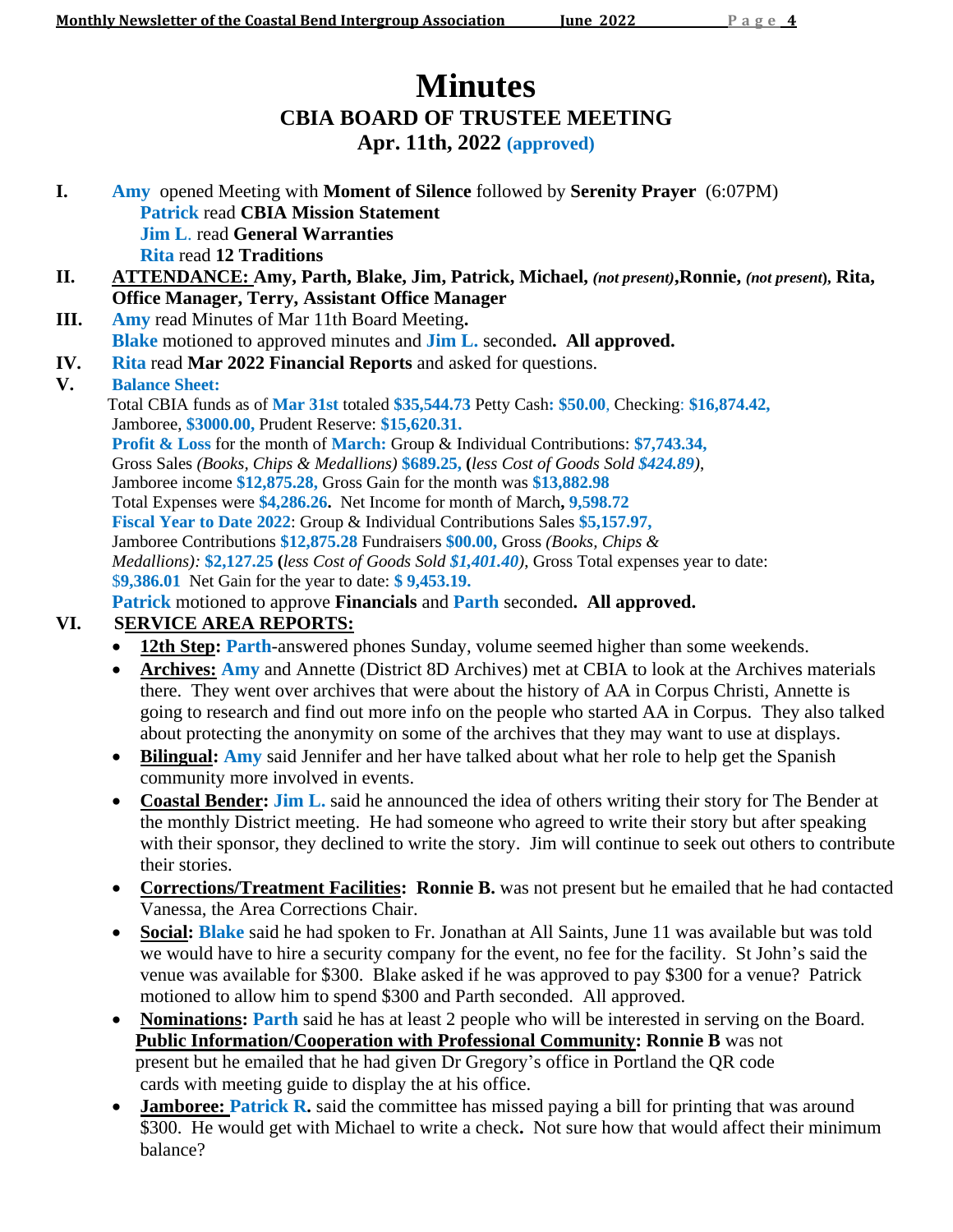### **V1I. OFFICE REPORT:**

**A.** Office Update -**Rita** said she had hired **Terry M.** almost 2 weeks ago and they have been training. Terry introduced herself. She is sober since June of 1982 and had served on the Board of Trustees a couple of times over the years. Once as Bilingual Chair and as Chair of the Board. Terry said she was excited to be a part of CBIA and learning new things as far as the office work. Rita asked the Board if they would approve Terry to be a signer on the bank account at Value Bank. **Patrick** made a motion to add **Terry M.** as a signer to the Value Bank account. Parth seconded. All approved.

 Rita asked if the Board would like to renew the Zoom account for another year to hold Board meetings via Zoom. All approved.

### **VIII. OLD BUSINESS: None.**

 **IX. NEW BUSINESS: None.**

### **X. NEXT MEETINGS:**

- Next **CBIA Board of Trustees** meeting Monday **May 9th 2022** at 6:00 PM on Zoom.
- Next **CBIA Quarterly Association** meeting is scheduled for 6:00 PM on Monday **April 25th, 2022 on Zoom***.*
- **XI. CLOSING**: **Blake** motioned to close the meeting and **Patrick** seconded. All approved.  **Amy** asked **Patrick** to close the meeting with the Our Father Prayer at 6:53 pm**.**

Respectfully submitted, Rita Standish Office Manager

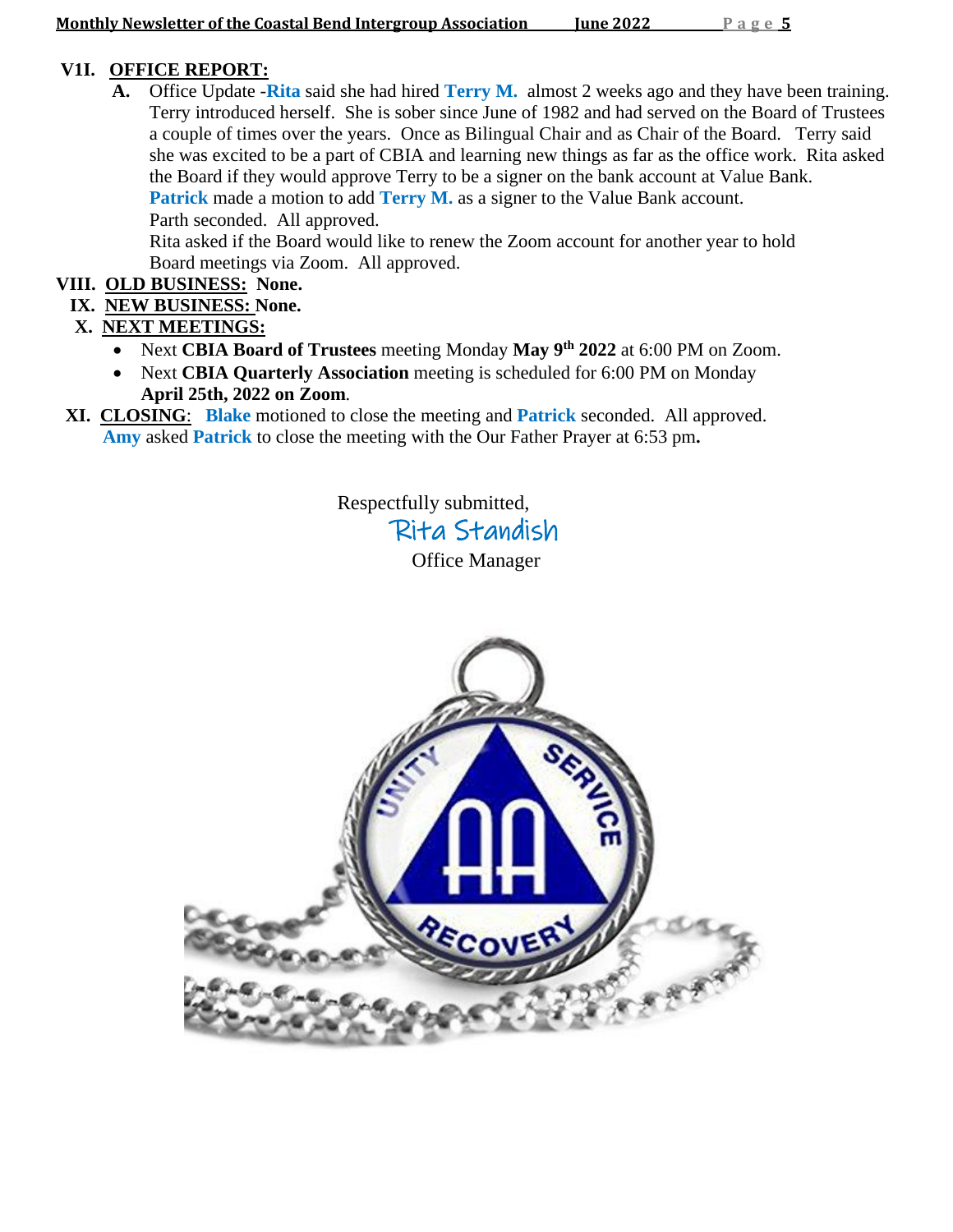# **Minutes**

# Coastal Bend Intergroup Quarterly Association Meeting **April 25, 2022** *(approved)*

### **I. OPENING**

- **Amy** opened the meeting/ moment of silence followed by the **Serenity Prayer at 6pm**
- **Blake** read the **CBIA MISSION STATEMENT**.
- **Patrick** read the **GENERAL WARRANTIES**
- **Laura G** read the **12 TRADITIONS**.

### **II. ATTENDANCE:**

• **Amy** (Chair), **Michael**, (Vice Chair), **Patrick R**., **Blake B**., **Parth S**, **Jim L.(**Trustees), **Rita** (Office Manager) , **Laura G**. (IGR Weber), **Rick L**.(IGR New Attitudes), **Paul**, (GSR Lucky Ones), **Jennifer N.** (GSR Hilltoppers)

### **III. MINUTES:**

- Amy read *approved* Minutes of the last Quarterly Meeting *(January 25<sup>th</sup> 2022)*.
- **Amy** read **Minutes of the last Board of Trustees Meeting** (*April 11th 2022).*
- **Patrick** motioned to approve the minutes. **Michael** seconded. **All approved.**

### **IV. FINANCIALS – Michael** *(Financial Trustee)*

- o **Michael** asked if there were any questions about the **March Financial Report that was read in the minutes.**
- Total CBIA funds as of **Mar 31st** totaled **\$35,544.73** Petty Cash**: \$50.00**, Checking: **\$16,874.42,** Jamboree, **\$3000.00,** Prudent Reserve: **\$15,620.31. Profit & Loss** for the month of **March:** Group & Individual Contributions: **\$7,743.34,** Gross Sales *(Books, Chips & Medallions)* **\$689.25, (***less Cost of Goods Sold \$424.89)*, Jamboree income **\$12,875.28,** Gross Gain for the month was **\$13,882.98**. Total Expenses were **\$4,286.26.** Net Income for month of March**, 9,598.72. Fiscal Year to Date 2022**: Group & Individual Contributions Sales **\$5,157.97,** Jamboree Contributions **\$12,875.28** Fundraisers **\$00.00,** Gross *(Books, Chips & Medallions):* **\$2,127.25 (***less Cost of Goods Sold \$1,401.40)*, Gross Total expenses year to date: \$**9,386.01** Net Gain for the year to date: **\$ 9,453.19.**

### o **No questions**

**Michael** moved to accept the Financials as read in the minutes. **Patrick** seconded.

### **All approved.**

### **V. SERVICE AREAS -**

- **12th Step: Parth.** *(Victoria)* Parth says everything is going well and he will continue to answer the Helpline monthly.
- **Archives: Amy M.** *(CC-Weber Nooners Group)* **Amy** said Annette and her will be working again on archives at the CBIA office soon.
- **Bilingual: Amy M.** *(CC-Weber Nooners Group)* **Amy** said that Jennifer and her had gone over her role as liaison to the Spanish groups. **Jennifer** said she took the materials to them and they thanked her for the information. Jennifer said a group of them are going to Houston to the  $58<sup>th</sup>$  Assemble Hispanic De Tejas the weekend of May  $27<sup>th</sup>$ -May  $29<sup>th</sup>$ . Jennifer will send flyer so it can be put in the Bender for May.
- **Coastal BENDER: Jim L.** *(CC- New Phoenix Group)* **Jim** reported he will send a story from Jackie for the June Bender.
- **Corrections / Treatment: Ronnie B.** *(Portland-Nueces Bay Group)-not present*
- **Jamboree: Patrick R.** *(CC-New Attitudes Group)* Nothing to report at this time.
- **Nominations: Parth** *(Victoria)-***Parth** said he is still speaking to others for elections in October.
- **PI/CPC: Ronnie B.** *(Portland-Nueces Bay Group)-not present*
- **Social: Blake B.** *(CC – New Phoenix Group)***Blake** said he has secured a location for Founder's Day event. St John's at 5300 S Alameda for \$250.00 on June  $11<sup>th</sup>$  from 9am-4pm. Blake asked for ideas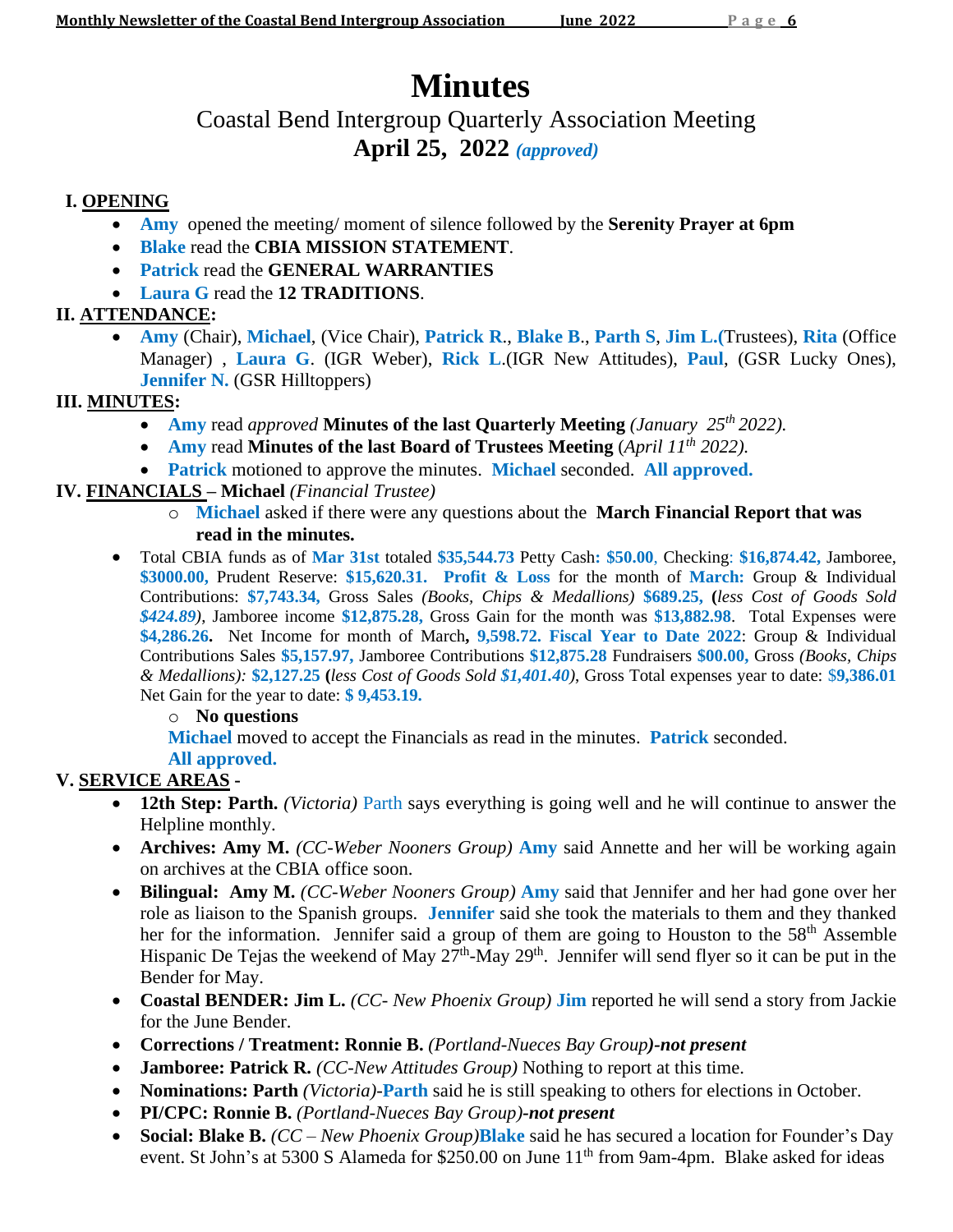about food and wants help with donations. Rita said the tickets are ready for anyone who wants to come by the office to pick them up to sell. Tickets are \$7.00 for the day. Blake also said that Fr. Jonathan from All Saints asked why we passed on their location. Fr. Jonathan just wanted to convey that his church would like to support meetings and events at their church as they have in the past.

### **VI. Old Business:**

 **Amy** reported that Board did replace \$3000 borrowed during Covid to the Prudent Reserve when the Jamboree check was deposited in March.

### **VII. New Business:**

• No new business was brought up.

### **VIII. Office Report**

• **Rita** reported that Terry has been working for about a month now. Training has gone well and Rita and Terry feel it just takes more practice in the different areas of Quick Books to get better trained. Rita said Terry got much practice with the Quarterly donations from the groups that came in this last week. Rita thanked the groups for their donations. Rita also mentioned the hours in the Bender and on the door will change May 1<sup>st</sup>. It will show them in the office Mon-Friday 8:30-11:30 and 2pm-5pm and when we talk about being open more than 6 hours a day in the future, Rita says she has some ideas about that.

### **IX. NEXT MEETINGS:**

- **Board of Trustees Meeting: Monday**, **May 9 th** at **6:00 PM** on Zoom.
- **Quarterly Association Meeting:** Monday, **July 25 th** at 6:00PM on Zoom.
- **X. Patrick** motioned to close the meeting**. Parth s**econded **Amy** asked **Rick L** to close meeting with **Lord's Prayer** at **6:42pm**

Respectfully submitted, Rita Standish Office Manager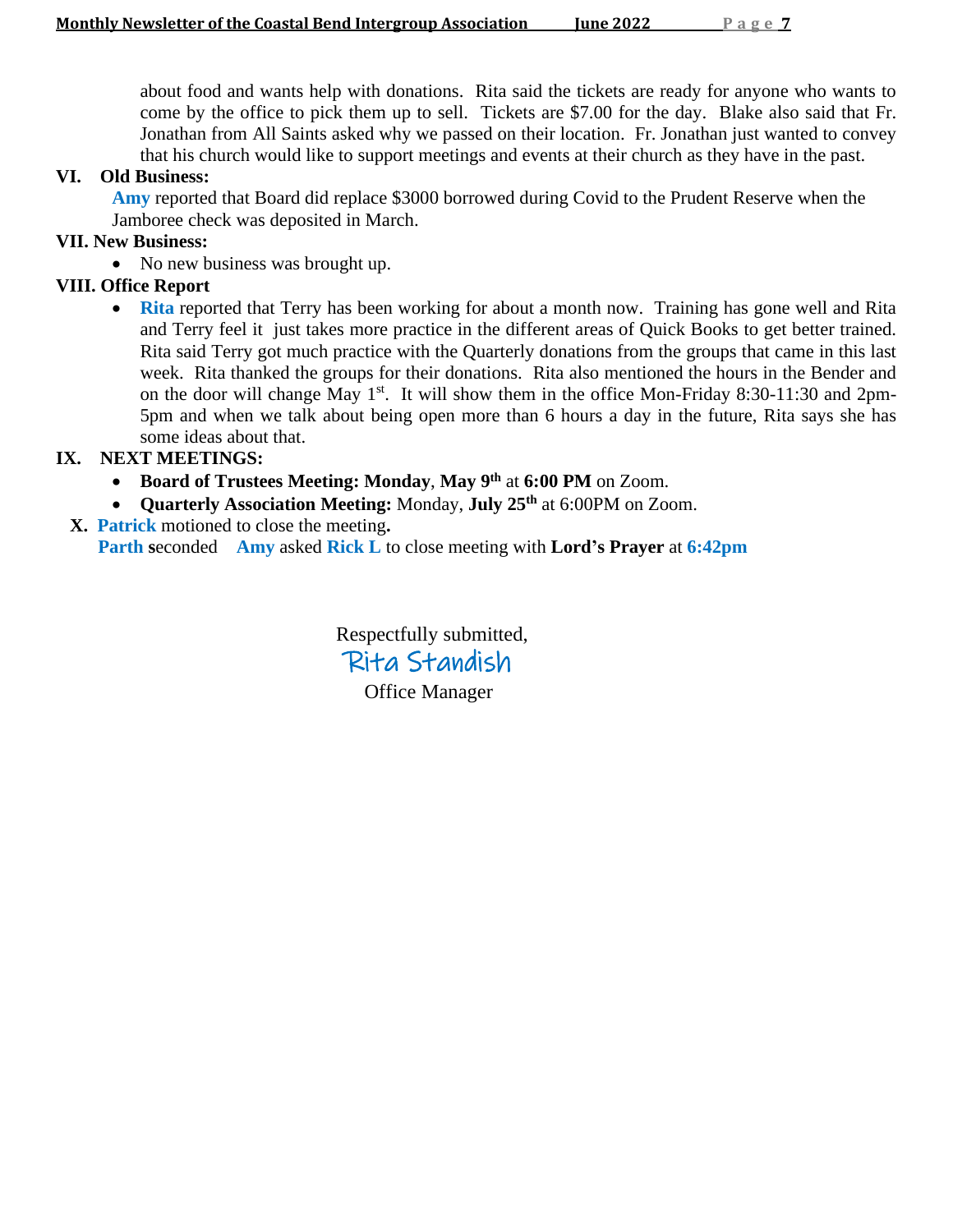# **CBIA Hours**

**CBIA PHONE NUMBER- (361) 992-8911** Calls are answered by staff during business hours Monday-Friday and by helpline volunteers at lunch, after hours and on weekends and holidays.

\_\_\_\_\_\_\_\_\_\_\_\_\_\_\_\_\_\_\_\_\_\_\_\_\_\_\_\_\_\_\_\_\_\_\_\_\_\_\_\_\_\_\_\_\_\_\_\_\_\_\_\_\_\_\_\_\_\_\_\_\_\_\_\_\_\_\_\_\_\_\_\_\_\_\_\_\_

**CBIA OFFICE HOURS** *(except on Holidays).* We will continue to work 30-hour weeks during 2022 to keep costs down. **Monday-Friday 8:30am–11:30am and 2:00pm–5:00pm**

**The office is open during these hours to come in and pick up items.** If you would like, you can call ahead with your order and we can have it ready for pick up. If we are out of stock, we can let you know at that time. (*Face masks are required if you are coming in the building, this is the landlord's decision because it is private property).*

### **CBIA HOLIDAYS**

| <b>January</b> | <b>New Year's Day</b>   |
|----------------|-------------------------|
| <b>May</b>     | <b>Memorial Day</b>     |
| July           | <b>Independence Day</b> |

**September Labor Day May Memorial Day November Thanksgiving- 2 days December Christmas Day**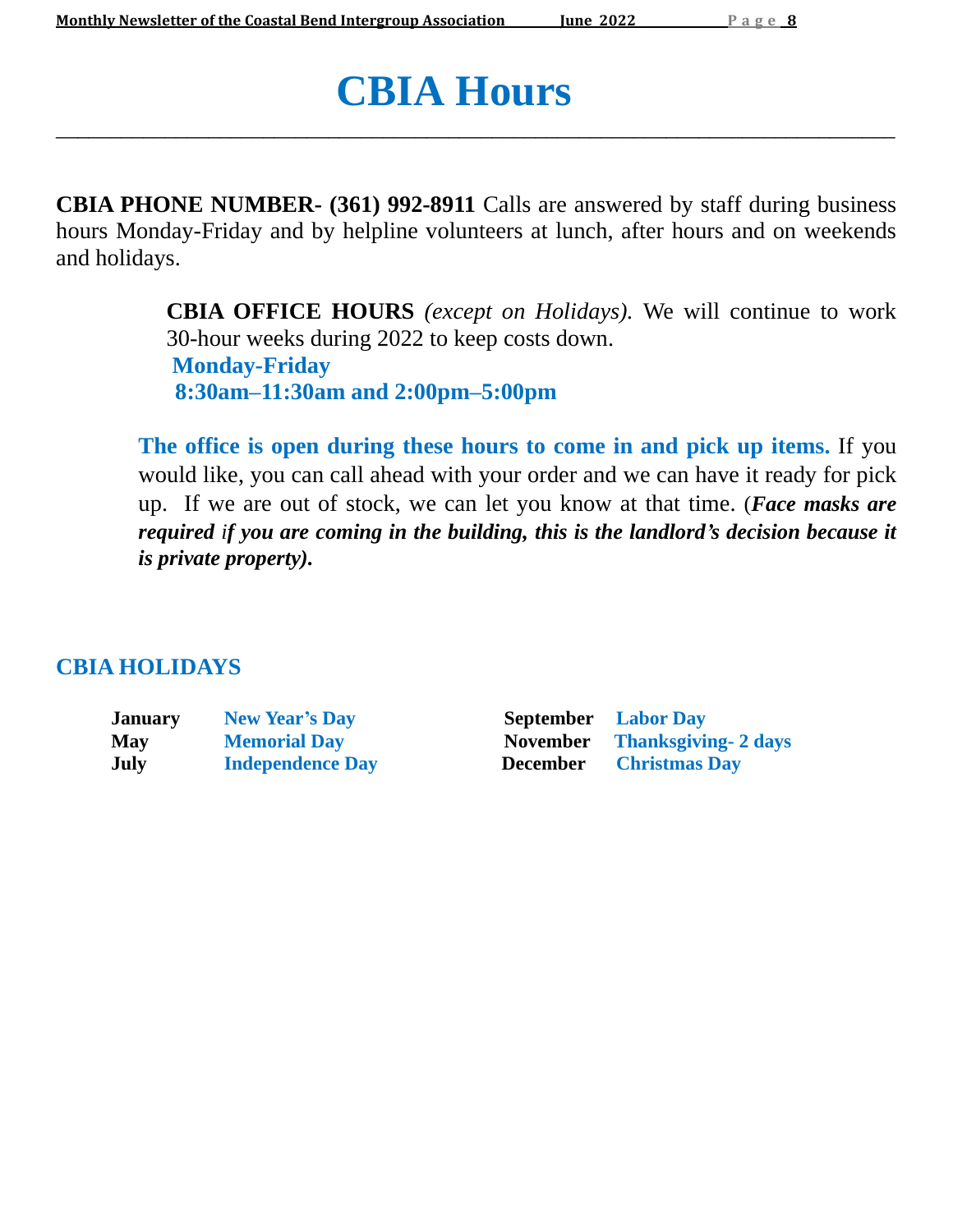

Founder's Day-June  $11<sup>th</sup>$ , at St. John's Church 5300 S. Alameda. Starts at 10am-4pm. Speakers, lunch, bake sale, raffles and silent auction items. This is a fundraiser for CBIA. Donations for raffle baskets or Silent Auction items can be brought by the CBIA office at 3833 S. Staples or contact us at 361-992-8911 for more information. Tickets are \$7 and will be on pre-sale or available at the door. *(flier attached)*

**75th Anniversary Texas State Convention-June 17th -19 th** in Austin. The event is at the Austin Hilton, 500 East 4 St. Pre-register at **<https://txaaconvention.org/texas-state-convention/online-registration/>**

**SWTA 68 Summer Workshop-July 22nd -24th .** Hilton Garden Inn, Victoria, TX

**SWTA 68 PI/CPC Conference-Aug 26th-27<sup>th</sup>-in Corpus Christi at St. John's** Methodist Church 5300 S Alameda St**.** *(flier and registration attached)*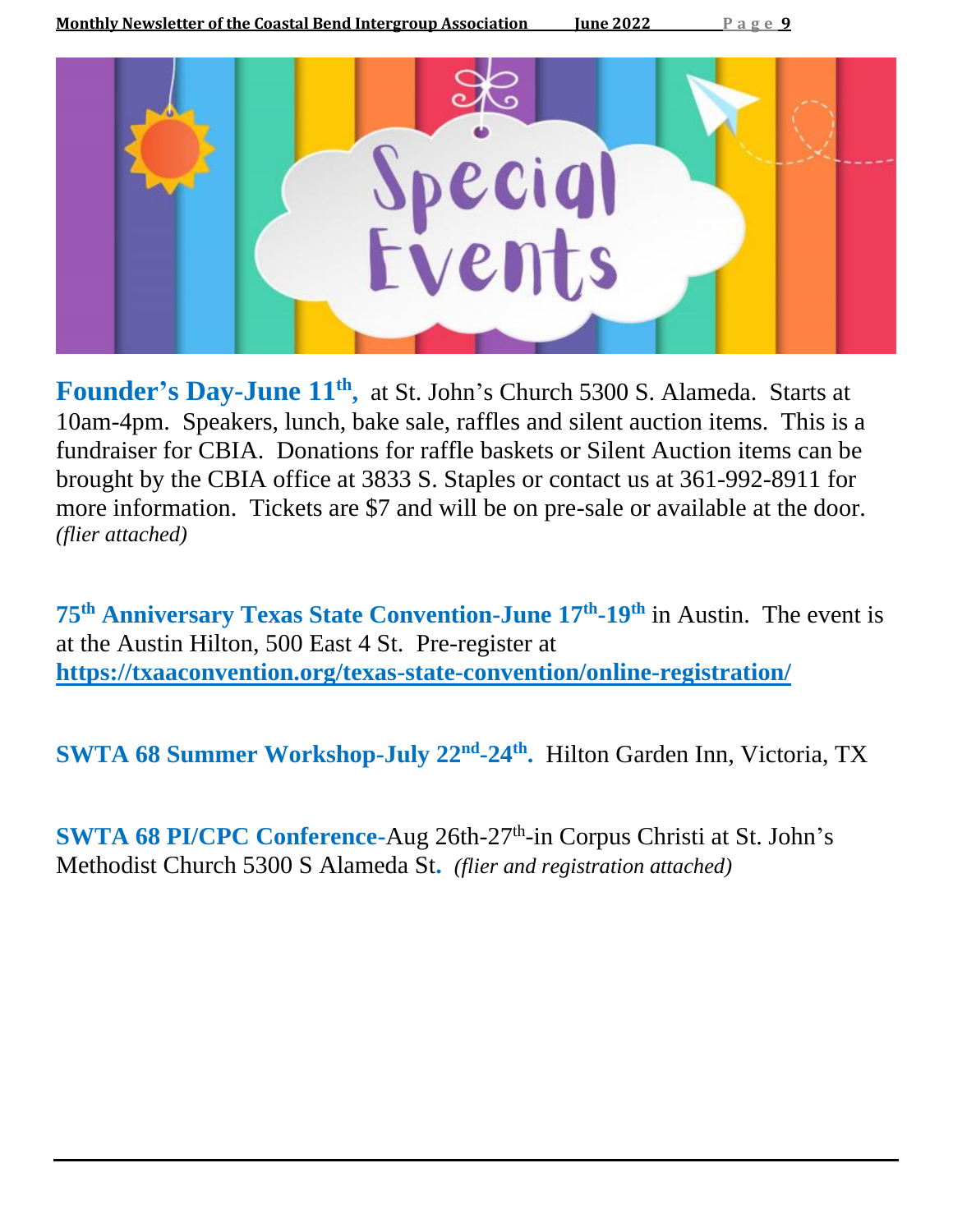# **Face-to-Face Meeting Updates**

**Happy Hour -**3115 Ocean Dr *(First Baptist Room 268)* is now a Group registered with GSO.

**Weber Road Nooners**-*No more Covid restrictions.* Meeting Mon-Sat at Noon and also Sat at 10 am. Tues and Thurs at 5:30pm. *Celebrating birthdays again on the 1 st Monday of the month for the preceding month's birthdays.*

**New Phoenix June Speakers on Saturday at 8PM June 11th - Jennifer O. (NPG) June 18th - Rita S. (OSO) June 25th - Mark M. (Lucky Ones)**

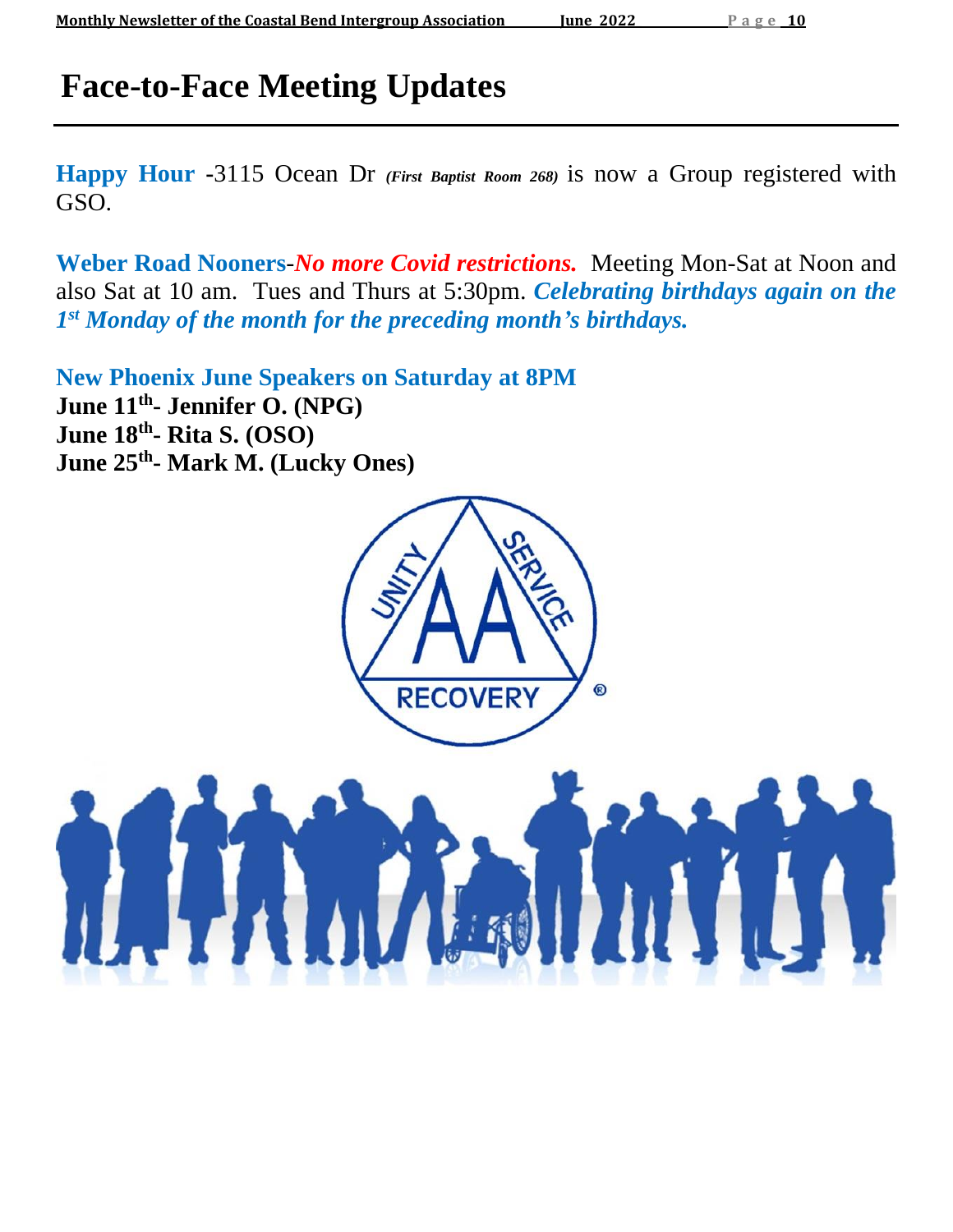# **AA Meetings on Zoom**

### **Coastal Bend Area AA Meetings on Zoom**

**Alice-Recovery Crew,** 7:00 PM Mon and Wed Meeting ID 825 6450 3417, Password 123456

 **CC-Friday Night Speaker Meeting, Last Friday of the month at 8 PM Meeting ID: 434 708 8936 Password:867742 (***In person meeting still suspended).*

**\_\_\_\_\_\_\_\_\_\_\_\_\_\_\_\_\_\_\_\_\_\_\_\_\_\_\_\_\_\_\_\_\_\_\_\_\_\_\_\_\_\_\_\_\_\_\_\_\_\_\_\_\_\_\_\_\_\_\_\_\_\_\_\_\_\_\_\_\_\_\_**

 **Clean & Serene Group (LBGT) Friday 7:30 pm Meeting ID: 677 587 2132 Password: sober** *(no longer on Zello).*

**CC-New Attitude Group Hybrid Meeting M, W & F 6:00 PM** Meeting ID: 714 784 969 Password 954788 <https://us04web.zoom.us/j/714784969>

**CC-New Phoenix Group** Mon - Fri 6:30A Meeting ID: 886 9994 6374 Password: 336965 Sat - Sun 7:00A Meeting ID: 886 9994 6374 Password: 336965

**CC-New Women's Group**, Mon & Thu 7 PM; Sat 11 AM Meeting ID: 580 495 1776 Password: NWGroup <https://us02web.zoom.us/j/5804951776?pwd=K04zVDhDZDBQMmdleWliUVJXSlNodz09>

 **CC-Turning Point** Wed & Sat 6:30 PM Meeting ID: 677 587 2132 Password: sober

 **CC-Weber Rd Nooners** 12 Noon, Daily Meeting ID: 260 214 3828 Password: 676271 <https://us04web.zoom.us/j/2602143828>

 **Rockport-Happy Hour Group Zoom,** Tues and Thursday 5:30 P Meeting ID: 817 4546 8941 Password: 0164

 **Victoria-Back to Basics** 7 PM Daily Meeting ID: 662 621 1099 Password: 218223 *<https://zoom.us/j/6626211099> (This has concurrent but separate face-to-face meetings on Wed and Fri at 7pm)*

**Victoria-Mainstream**, **Wed only Zoom Meeting at Noon Meeting. ID**: 698 545 080 **Password**: 003178 <https://us04web.zoom.us/j/698545080> *(face to face Mon-Thurs and Sat at Noon)*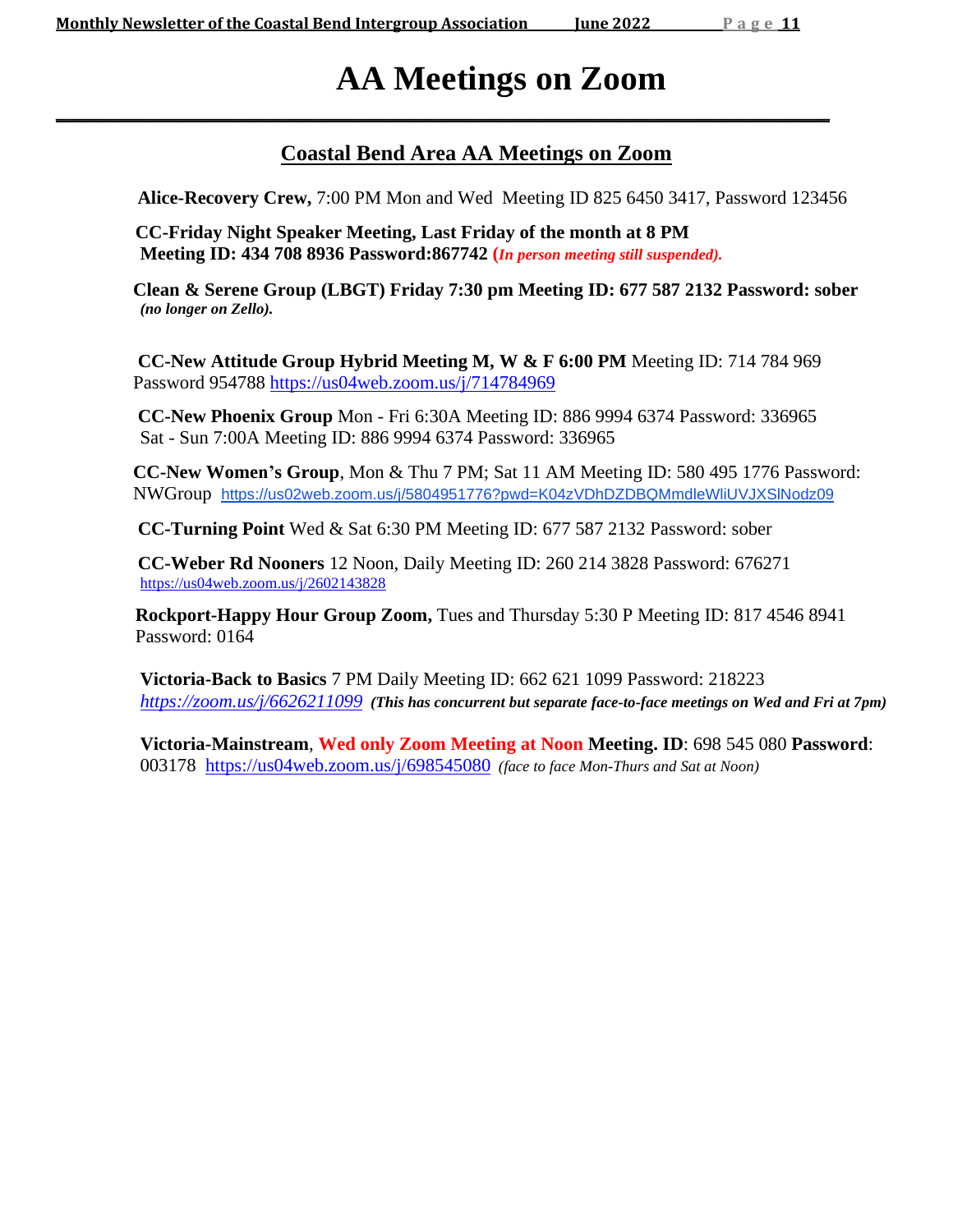

# **CBIA Appreciates Ongoing Support**

\_\_\_\_\_\_\_\_\_\_\_\_\_\_\_\_\_\_\_\_\_\_\_\_\_\_\_\_\_\_\_\_\_\_\_\_\_\_\_\_\_\_\_\_\_\_\_\_\_\_\_\_\_\_\_\_\_\_\_\_\_\_\_\_\_\_\_\_\_\_\_\_\_\_\_\_\_

#### **Group Contributions**

**In the past, CBIA's second biggest source of revenue has been Group Contributions. Since COVID-19 came to this area in March of 2020**, **we have some groups that are starting to meet in person, others are still meeting only on Zoom; and the remaining groups are still not meeting. All Group Contributions are appreciated and we hope for continuing support in 2022.**

### **Individual Contributions**

**We were inspired and grateful that individual members of our community have made up for the shortfall in 2021 revenues.** A large contribution in January 2021 *(within the annual limit of \$5,000)* helped us to stay solvent for that year. The larger contributions are expected to be a one-time thing. You can donate on the Birthday club list or just send in a donation. We are pleased with how many do send contributions throughout the year and we will continue to hope for ongoing individual support to make it through 2022.

#### **Fundraisers**

Texas law allows 501c3 non-profit corporations like CBIA to have only two fundraiser events. The 2022 Coastal Bend Jamboree Committee held their event February 4<sup>th</sup>-6<sup>th</sup> and donated \$12,875.28 to CBIA on March 12 at their wrap up meeting. 553 people attended the Jamboree event including scholarships. A big thank you to the Committee for such a successful event and all their hard work. They will start in July to plan 2023 Jamboree.

Founder's Day will be held by the Social Committee Trustee, June 11<sup>th</sup> in Corpus Christi, at St. John's Church at 5300 S. Alameda from 9-4. This is the 2<sup>nd</sup> Fundraiser that CBIA will hold in 2022.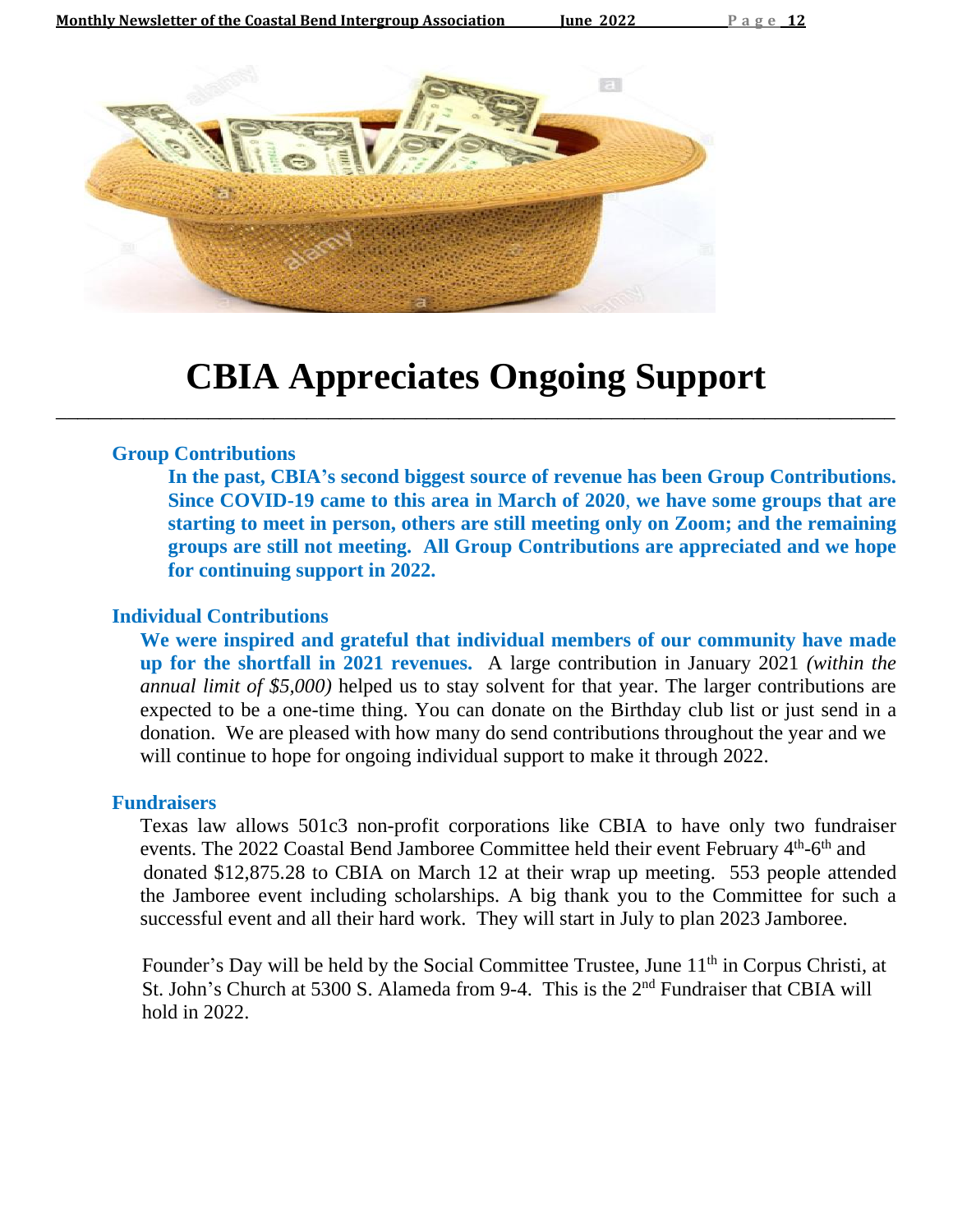# **CBIA Appreciates Ongoing Support** *(Continued)*

### **Where Are We Now?**

|                                                 | <b>Actual</b><br><b>Apr 2022</b> |
|-------------------------------------------------|----------------------------------|
| <b>Contributions</b>                            | \$20,017.88                      |
| <b>Gross Sales</b>                              | \$2,796.25                       |
| <b>Cost of Goods Sold</b>                       | $(\$2,049.58)$                   |
| <b>Gross Gain</b>                               | \$21,067.54                      |
| <b>Total Expenses</b><br><b>Interest Income</b> | \$13,618.18<br>0.95              |
| <b>Net Gain</b>                                 | \$7,470.31                       |

### **What Has the CBIA Board of Trustees Done?**

We continue to work reduced hours at the office to keep costs down. The hours & payroll are reduced by 25% so Terry *(AM)* and Rita *(PM)* will work three hours rather than four each workday. Our hours in 2022 continue at this time to be  $8:30 - 11:30$  AM and  $2:00 - 5:00$  PM Monday through Friday.

**The board did decide after receiving the \$12,875.28 Jamboree contribution to move \$3,000 of that money back to the Prudent Reserve** *(Savings)* **from the check. The \$3000 was borrowed in the summer of 2020 to keep the office running during the Pandemic.**

### **What Can a Group Do to Help?**

The AA World Service pamphlet, **Self-Support: Where Money and Spirituality Mix**, **suggests** that AA Groups in areas served by an intergroup office distribute funds in excess of prudent reserve as shown below.

|  | 10% to district                            |
|--|--------------------------------------------|
|  | 10% to area committee                      |
|  | 30% to G.S.O.                              |
|  | <b>50%</b> to intergroup or central office |
|  |                                            |

Thus, it is up to each group conscience to determine what *(if anything)* it contributes.

Your group might want to re-consider its contribution priorities temporarily. GSO and Intergroup have a bigger slice of the pie because they have much higher overhead *(salaries, office space, etc*.) than the other service entities. You might want to consider giving more to Intergroup and GSO and less to other service entities. Also, if your group has money earmarked that can be sent in earlier, that would be helpful.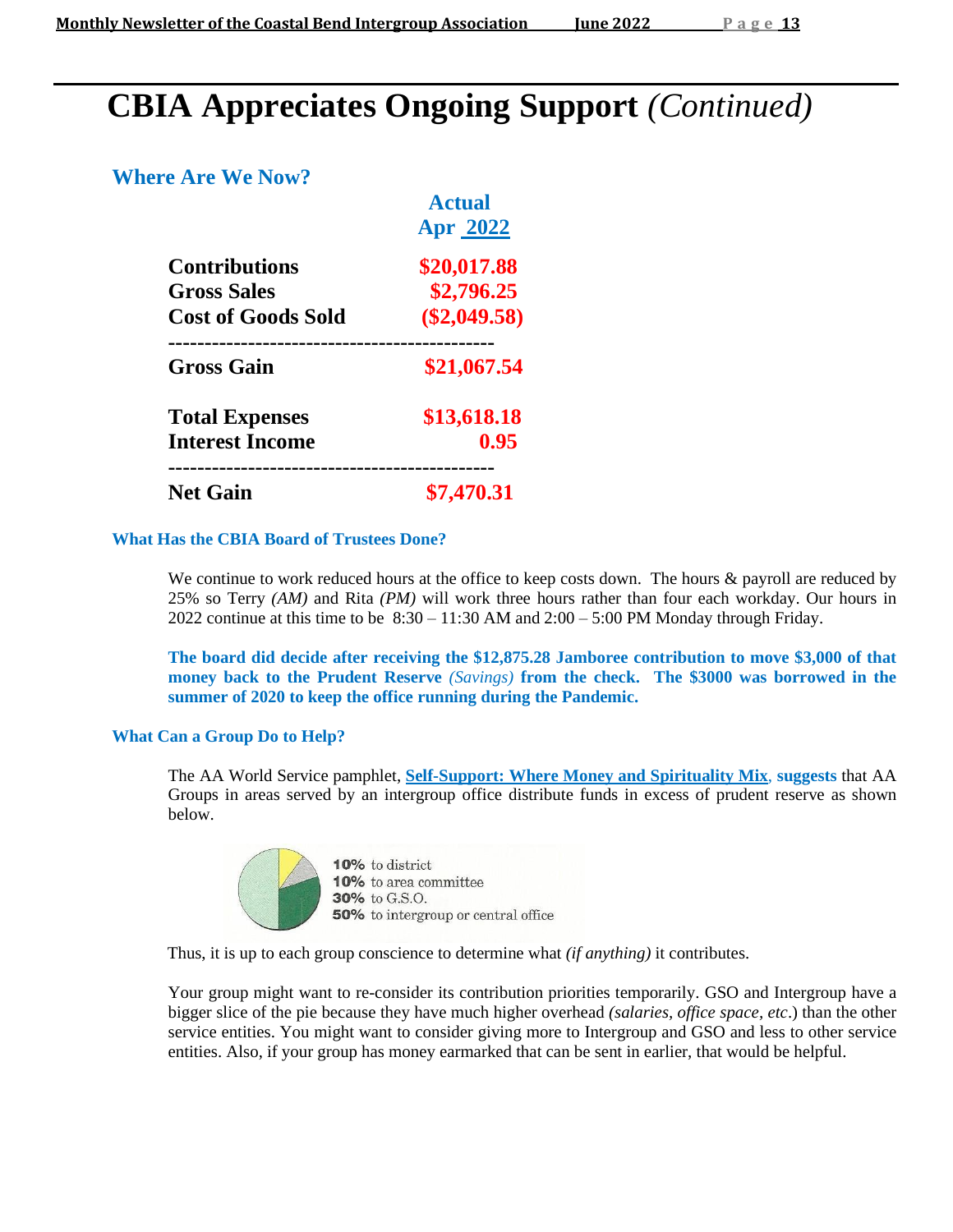

**Birthday Club Members** are people who have made an individual contribution to CBIA of \$1.00 or more for each year of sobriety during that calendar year. They will be listed in each Bender from the month after the donation to the end of the year. Monthly donors (\$5 or more) and people who contribute \$100 or more will be listed for one additional year. Donations can be made by **PayPal** under the Donate option on our website [\(www.cbiaa.org\)](http://www.cbiaa.org/), by **Venmo** to **CoastalBend-Intergroup** (For anonymity, is recommended that Venmo settings make the transaction private.) or by **check** to **CBIA**, 3833 S Staples Suite S-212, Corpus Christi, TX 78411. Please indicate Home Group or City and Sobriety Date. Let us know if you do not want your birthday listed in the Bender.

**\_\_\_\_\_\_\_\_\_\_\_\_\_\_\_\_\_\_\_\_\_\_\_\_\_\_\_\_\_\_\_\_\_\_\_\_\_\_\_\_\_\_\_\_\_\_\_\_\_\_\_\_\_\_\_\_\_\_\_\_\_\_\_\_\_\_\_\_\_\_\_\_\_\_\_\_\_**

| <b>NAME</b><br>-------- | <b>HOME GROUP</b>                 | <b>SINCE</b> | <b>YEARS</b><br><b>IN 2022</b><br>---------- |
|-------------------------|-----------------------------------|--------------|----------------------------------------------|
| <b>Nancy G.</b>         | <b>CC-Turning Point Group</b>     | 01/01/1983   | <b>39 Years</b>                              |
| <b>Gail B.</b>          | Victoria-Golden Slippers          | 01/01/2011   | <b>11 Years</b>                              |
| Terry K.                | CC-Sunset 7                       | 01/01/2000   | <b>22 Years</b>                              |
| <b>Sheila S.</b>        | <b>CC-New Phoenix</b>             | 01/07/2007   | <b>15 Years</b>                              |
| <b>Charlie B.</b>       | Victoria-Golden Slippers          | 01/09/2006   | <b>16 Years</b>                              |
| <b>Janice E.</b>        | <b>CC-Hilltoppers Group</b>       | 01/10/2000   | <b>22 Years</b>                              |
| Ceil Mc K.              | <b>CC-Hilltoppers Group</b>       | 01/10/1982   | <b>40 Years</b>                              |
| <b>Sandra E.</b>        | <b>CC-Weber Road Nooners</b>      | 01/20/2011   | <b>11 Years</b>                              |
| Rae T.                  | <b>CC-Bookmarks Group</b>         | 01/23/2006   | <b>16 Years</b>                              |
| Tom G.                  | <b>CC-Turning Point Group</b>     | 01/26/1984   | <b>38 Years</b>                              |
| <b>Ernest J.</b>        | <b>CC-Flour Bluff Unity Group</b> | 02/15/2004   | <b>18 Years</b>                              |
| Rob M.                  | Corpus Christi                    | 02/24/1985   | <b>37 Years</b>                              |
| <b>Mike B.</b>          | <b>CC-New Phoenix</b>             | 03/05/2014   | 8 Years                                      |
| <b>Janeen H.</b>        | <b>CC-Turning Point Group</b>     | 03/08/2017   | 5 Years                                      |
| <b>Chris N.</b>         | CC-Oso Group                      | 03/09/2009   | <b>13 Years</b>                              |
| Rita S.                 | CC-Oso Group                      | 03/13/1977   | <b>45 Years</b>                              |
| Joe C.                  | CC-Hilltoppers Group              | 03/18/1981   | <b>41 Years</b>                              |
| Mary C.                 | <b>CC-Turning Point Group</b>     | 03/22/1992   | <b>30 Years</b>                              |
| <b>Enrique M.</b>       | <b>CC-Weber Road Nooners</b>      | 03/30/2016   | <b>6 Years</b>                               |
| <b>Phyllis H.</b>       | Portland-Jaywalkers               | 04/01/2004   | <b>18 Years</b>                              |
| <b>Cathy H.</b>         | New Fairfield, CT                 | 04/06/1999   | <b>23 Years</b>                              |
| <b>Marlive F.</b>       | Corpus Christi                    | 04/07/1987   | <b>35 Years</b>                              |
| Lisa D.                 | Austin, TX $(18th$ St)            | 04/21/1987   | <b>35 Years</b>                              |
| <b>Kelly K.</b>         | Corpus Christi                    | 04/18/1986   | <b>36 Years</b>                              |
| <b>Gale S.</b>          | Albuquerque, NM                   | 04/23/1994   | <b>28 Years</b>                              |
| Fred C.                 | Corpus Christi                    | 05/13/1987   | <b>35 Years</b>                              |
| Linda K.                | Kingsville-Al-K Group             | 05/20/1979   | <b>43 Years</b>                              |
| <b>Carol D.</b>         | CC-Happy Hour Group               | 05/24/2016   | <b>6 Years</b>                               |
| Mary H.                 | CC-Women's Big Book               | 05/24/1995   | <b>27 Years</b>                              |
| <b>Jackie C.</b>        | Pleasanton                        | 06/05/2014   | 8 Years                                      |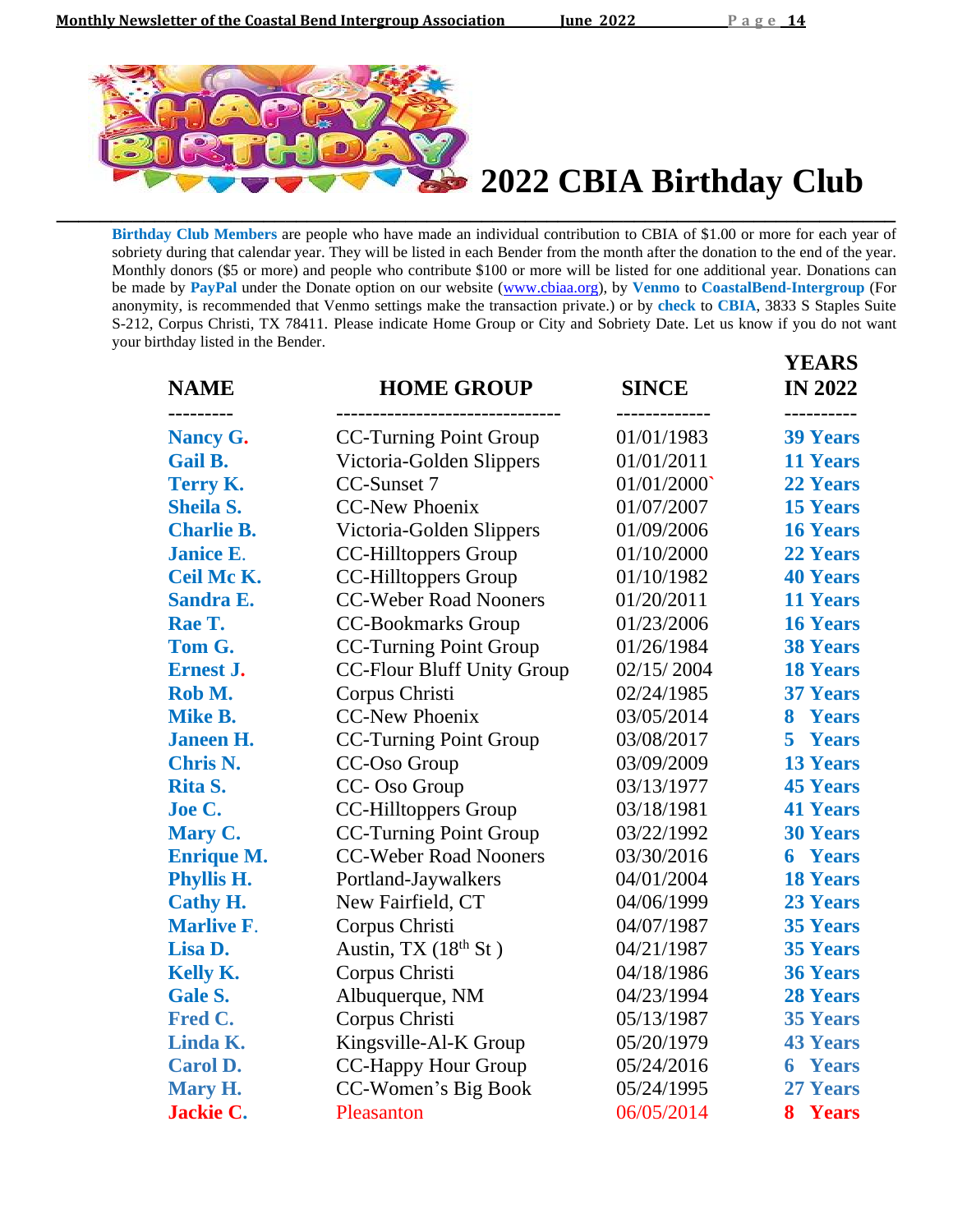# **2022 CBIA Birthday Club** *(Continued)*

| <b>NAME</b><br>.    | <b>HOME GROUP</b>             | <b>SINCE</b> | <b>YEARS</b><br><b>IN 2022</b><br>. <u>.</u> . |
|---------------------|-------------------------------|--------------|------------------------------------------------|
| Gary L.             | <b>CC-New Phoenix Group</b>   | 06/07/2009   | <b>13 Years</b>                                |
| Marie A.            | <b>CC-Alanos</b> Group        | 06/21/1991   | <b>31 Years</b>                                |
| <b>Robin P.</b>     | <b>CC-Hilltoppers Group</b>   | 06/22/1986   | <b>36 Years</b>                                |
| Libby A.            | CC-New Women's Group          | 07/12/1987   | <b>35 Years</b>                                |
| <b>Tammy B.</b>     | <b>CC-Weber Road Nooners</b>  | 08/11/1989   | <b>33 Years</b>                                |
| April K.            | Corpus Christi                | 08/20/1984   | <b>38 Years</b>                                |
| <b>Scott McG.</b>   | <b>CC-Hilltoppers Group</b>   | 08/22/2002   | <b>20 Years</b>                                |
| Pat E.              | CC-New Women's Group          | 08/23/1987   | <b>35 Years</b>                                |
| <b>Butch R.</b>     | <b>CC Weber Road Nooners</b>  | 08/26/2006   | <b>16 Years</b>                                |
| Mike Q.             | Corpus Christi                | 08/28/2000   | <b>22 Years</b>                                |
| <b>Bernard S.</b>   | <b>CC-Turning Point Group</b> | 08/29/1977   | <b>45 Years</b>                                |
| <b>Audrey H.</b>    | <b>CC-Cullen Mall Group</b>   | 09/01/2011   | <b>11 Years</b>                                |
| <b>Hank S.</b>      | <b>CC-Cullen Mall Group</b>   | 09/07/1993   | <b>29 Years</b>                                |
| <b>Barb C-S</b>     | CC-New Women's Group          | 09/09/1985   | <b>37 Years</b>                                |
| <b>Valerie B.</b>   | <b>CC-Weber Road Nooners</b>  | 09/13/2017   | 5 Years                                        |
| <b>Heather D.</b>   | <b>CC-Weber Road Nooners</b>  | 09/23/2009   | <b>13 Years</b>                                |
| Dave D.             | <b>Rockport Fellowship</b>    | 10/04/1985   | <b>37 Years</b>                                |
| <b>Brandelyn M.</b> | <b>CC-New Phoenix Group</b>   | 10/09/2009   | <b>13 Years</b>                                |
| <b>Patrick R.</b>   | <b>CC-New Phoenix Group</b>   | 10/09/2009   | <b>13 Years</b>                                |
| <b>Harold B.</b>    | <b>CC-Weber Road Nooners</b>  | 10/18/2007   | <b>15 Years</b>                                |
| <b>Arthur A.</b>    | <b>CC-Hilltoppers Group</b>   | 10/19/1998   | <b>24 Years</b>                                |
| Tim R.              | CC-New Phoenix Group          | 10/21/2011   | <b>11 Years</b>                                |
| <b>Betsy H.</b>     | CC-New Women's Group          | 10/22/2010   | <b>12 Years</b>                                |
| <b>Kruger D.</b>    | <b>CC-New Phoenix Group</b>   | 10/23/2009   | <b>13 Years</b>                                |
| <b>Eddie M.</b>     | <b>CC-Weber Road Nooners</b>  | 10/28/2005   | <b>17 Years</b>                                |
| Debbie B.           | <b>CC-Weber Road Nooners</b>  | 10/31/2000   | <b>22 Years</b>                                |
| Mary G.             | <b>CC-Hilltoppers Group</b>   | 11/03/1986   | <b>36 Years</b>                                |
| <b>Margaret P.</b>  | <b>CC-Hilltoppers Group</b>   | 11/06/2006   | <b>16 Years</b>                                |
| Loralei D.          | CC-New Women's Group          | 11/06/1984   | <b>38 Years</b>                                |
| Joanie J.           | <b>CC-Bookmarks Group</b>     | 11/28/2015   | <b>7 Years</b>                                 |
| <b>Larry H.</b>     | <b>Rockport Fellowship</b>    | 12/04/1990   | <b>32 Years</b>                                |
| <b>Jimmy M.</b>     | Port Lavaca Group             | 12/14/1987   | <b>35 Years</b>                                |
| <b>James H.</b>     | New Fairfield, CT             | 12/17/1993   | <b>29 Years</b>                                |
| <b>Joe Mc M.</b>    | <b>CC-Hilltoppers Group</b>   | 12/21/1980   | <b>42 Years</b>                                |
| Tony P.             | <b>CC-Hilltoppers Group</b>   | 12/23/1978   | <b>44 Years</b>                                |
| Ron S.              | <b>CC-New Phoenix Group</b>   | 12/24/2009   | <b>13 Years</b>                                |
| John K.             | <b>CC-Cullen Mall Group</b>   | 12/25/1995   | <b>27 Years</b>                                |
| Lois H.             | CC-New Women's Group          | 12/29/2007   | <b>14 Years</b>                                |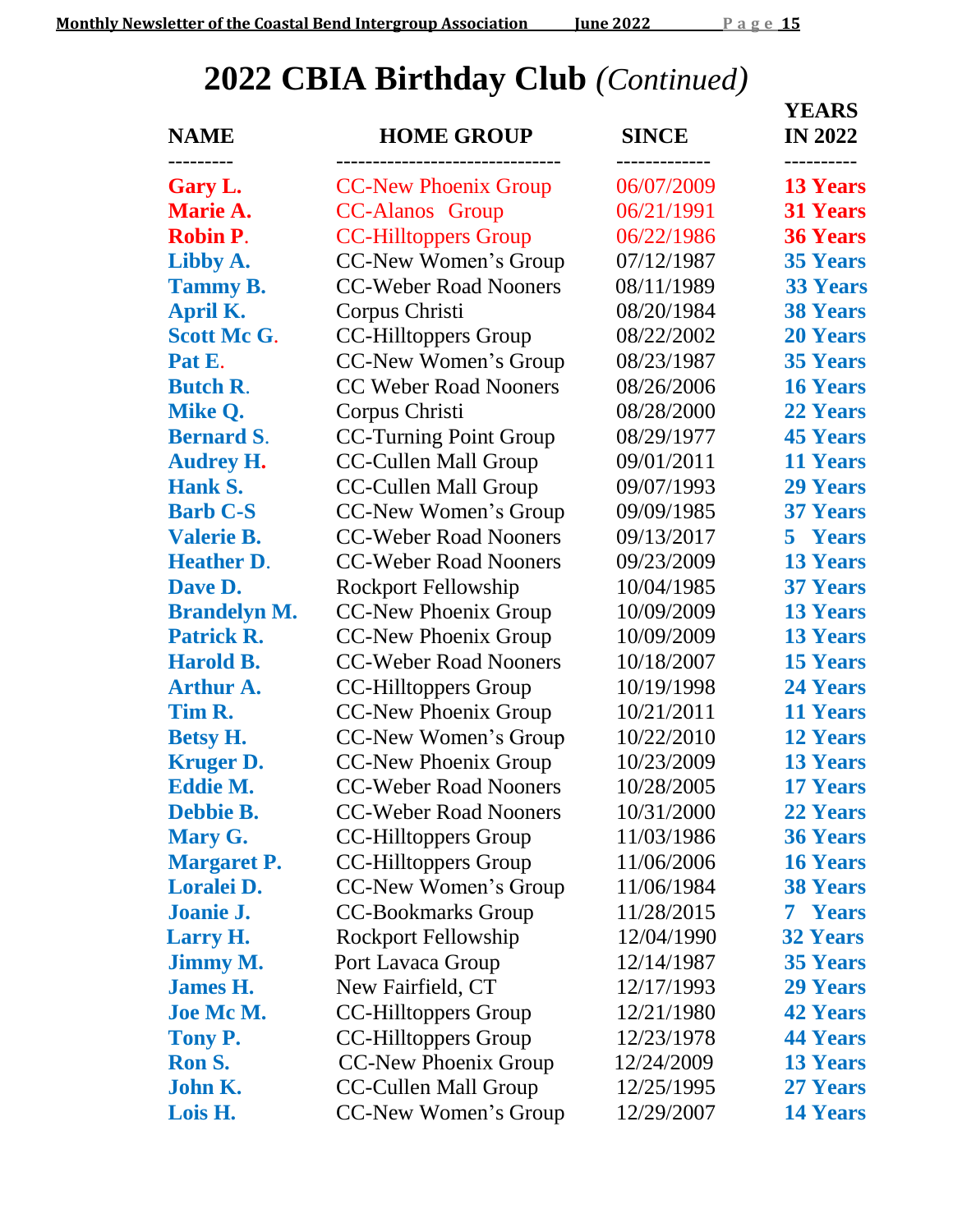# **Memorial Contributions**

Memorial Donations can be made by any AA member in memory of another AA member who passed away during the current calendar year. Continuous attendance at meeting is not required as long as they died sober*.* Suggested donation of \$1 per year of sobriety or a minimum of \$5. They will be listed in each Bender from the month after the donation to the end of the year.

Donations can be made by PayPal under the Donate option on our website [\(www.cbiaa.org\)](http://www.cbiaa.org/), by Venmo to CoastalBend-Intergroup *(For anonymity, it's recommended that Venmo settings make the transaction private.)* or by check to CBIA, 3833 S Staples Suite S-212, Corpus Christi, TX). Please indicate Home Group or City and date of death year.

\_\_\_\_\_\_\_\_\_\_\_\_\_\_\_\_\_\_\_\_\_\_\_\_\_\_\_\_\_\_\_\_\_\_\_\_\_\_\_\_\_\_\_\_\_\_\_\_\_\_\_\_\_\_\_\_\_\_\_\_\_\_\_

| <b>Name</b>         | <b>Home Group</b>               | <b>Departed</b> |
|---------------------|---------------------------------|-----------------|
|                     |                                 |                 |
| <b>Shirley B.</b>   | <b>Hilltoppers</b>              | 06/09/2021      |
| Gary S.             | <b>Hilltoppers</b>              | 07/08/2021      |
| Billy (Tiger) O.    | <b>Alanos Group</b>             | 07/29/2021      |
| <b>Billy Ray S.</b> | Pass It On Group                | 08/27/2021      |
| <b>Steve S.</b>     | Weber Group                     | 09/10/2021      |
| Jay E.              | <b>Hilltoppers</b>              | 12/16/2021      |
| Ann F.              | 5 <sup>th</sup> Tradition Group | 12/20/2021      |

| The Serenity Prayer                                                                                                                                     |  |
|---------------------------------------------------------------------------------------------------------------------------------------------------------|--|
| God grant me the serenity.<br>to accept the things I cannot change.<br>Courage to change the things I can.<br>And the wisdom to know<br>The difference. |  |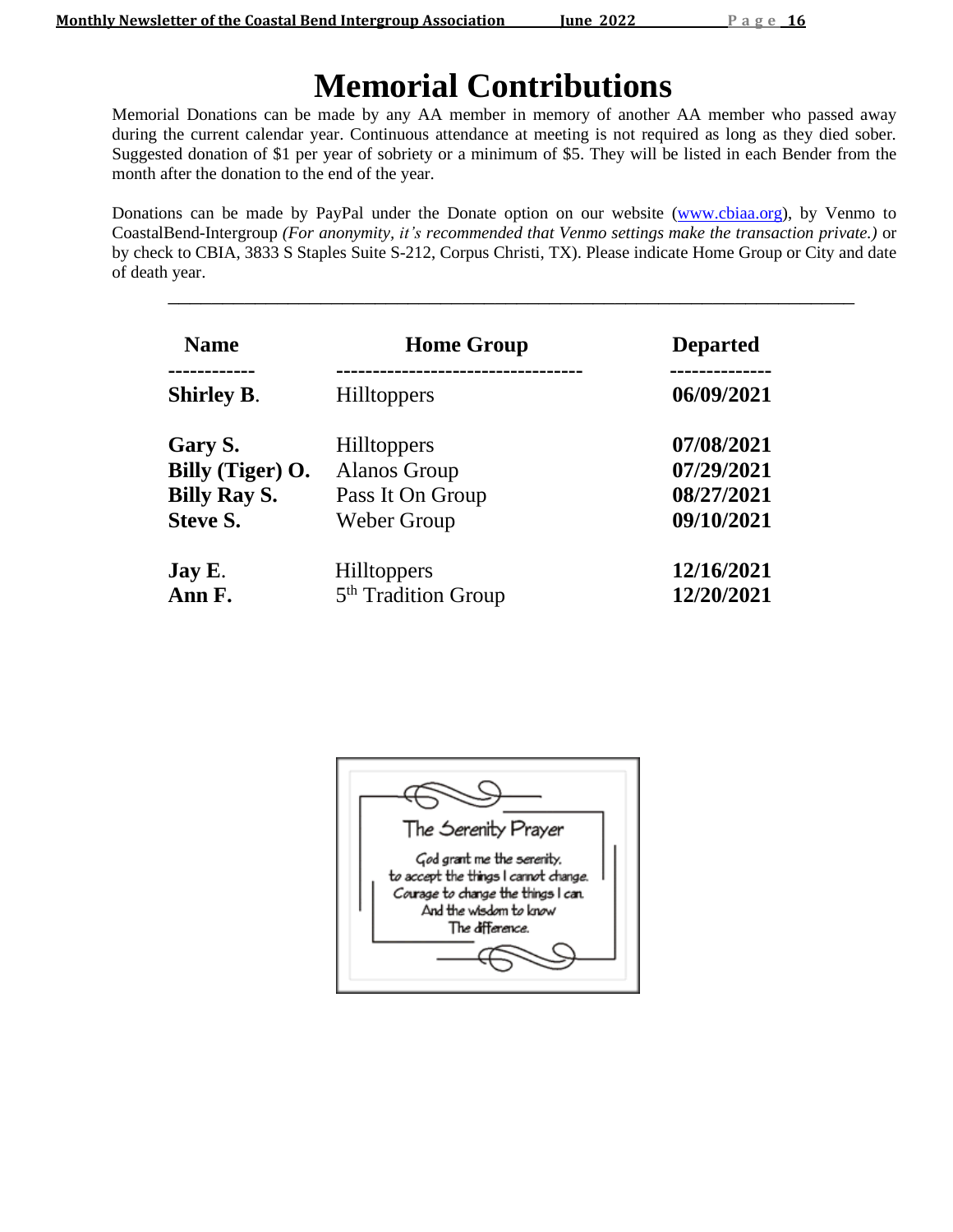

### **Volunteers Needed to Carry the Message in Corrections Facilities**

### **Corrections Facilities**

Some of the correction facilities are starting to open back up. Volunteers are needed to carry the message to alcoholics in corrections facilities. You must be at least 18 years old and not been in trouble with the law *(arrested, incarcerated, pending, etc.)* for at least 18 months. Contact Ronnie B. at [ronniebesco@hotmail.com](mailto:ronniebesco@hotmail.com)

### **Helpline / 12 Step List-Help Needed!**

**More people are needed for "The Helpline".** The Helpline is staffed by volunteers who make sure the hand of AA is available 24 hours a day by answering the intergroup phones overnight (5 PM to 8 AM) and on weekends (8 AM Saturday to 8 AM Sunday or 8 AM Sunday to 8 AM Monday). A minimum of six months sobriety is required to answer the phones. We need a few additional helpline volunteers at present. **If you are available to do this vital volunteer work, please contact CBIA as soon as possible to add your name.**

If a caller needs help beyond meeting information, the helpline passes them to someone on the **12-Step** List for a longer conversation on how to get sober and stay sober. A minimum of two years sobriety is required to be on the 12 Step List. We especially need people (particularly women) in the outlying areas.

If you would like to be on the Helpline or the 12-Step List, call Kelly or Rita at the CBIA office (361) 992-8911 between 8:30-11:30 AM or 2-5 PM Monday thru Friday.

### **Local Stories Wanted For the Coastal BENDER**

Consider writing your recovery story or an article on an AA topic for publication in this newsletter. Submit your article to chia@grandecom.net in a Word document or similar format.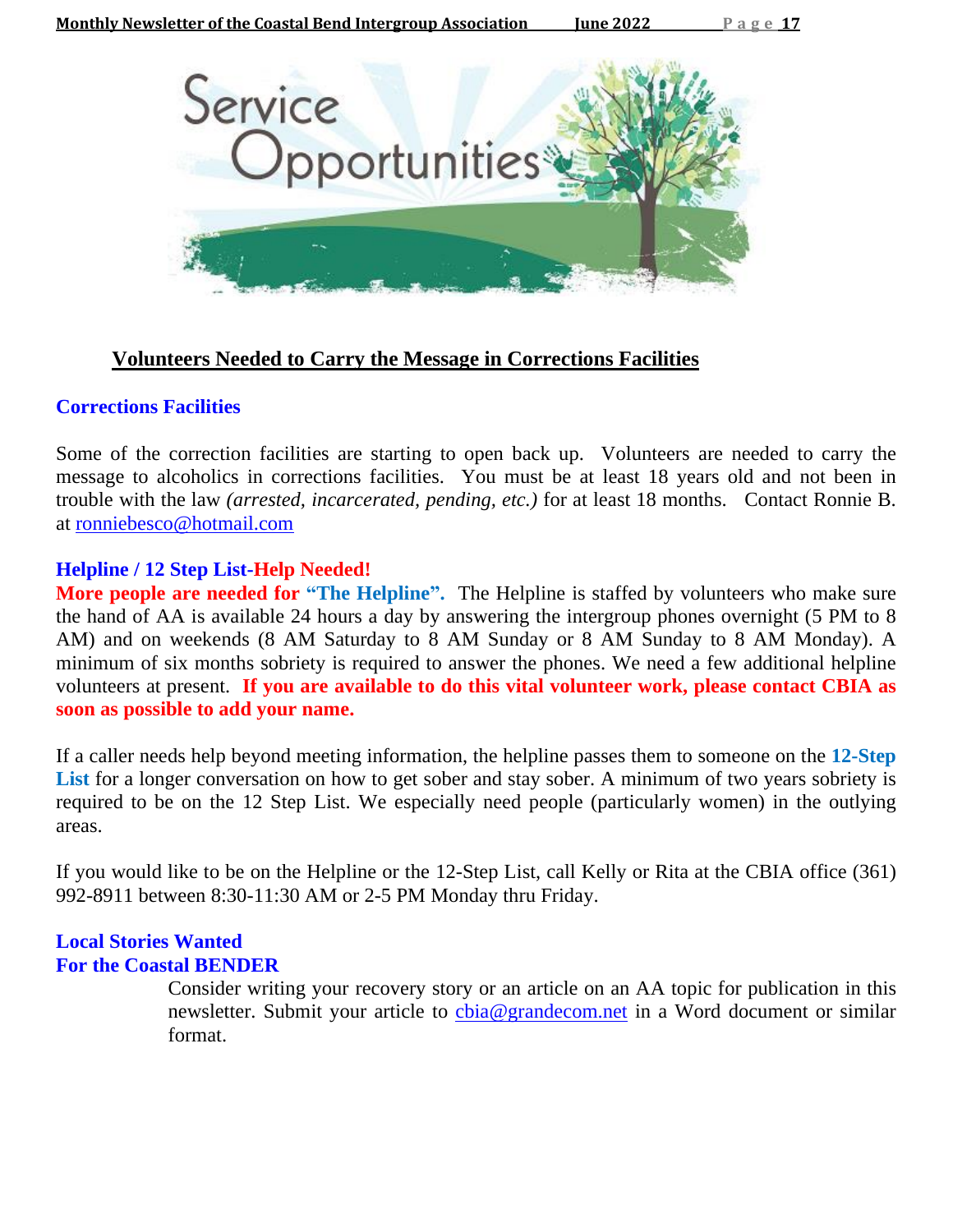# **District Meetings**

#### **District 7**

*(Victoria Area)*

The next District Meeting will be at held at **9:30AM** on **Saturday June 18th** hosted by Back to Basics at 803 Pine Street, Victoria, Tx

#### **District 8D**

*(Corpus Christi)* The next District 8D meeting will be at **2:00 PM** on **Saturday, June 18th** at New Phoenix Club.

#### **District 8E**

*(Corpus Christi and West)*

The next District 8E meeting will be at **1:30 PM** on **Saturday, June 11th** at the Calallen Pass It on Club.

#### **District 15**

*(Northeast of Corpus Christi)* The next District 15 meeting will be at **2:00 PM** on **Saturday, June 11 th** in Rockport at 814 Wharf St. \_\_\_\_\_\_\_\_\_\_\_\_\_\_\_\_\_\_\_\_\_\_\_\_\_\_\_\_\_\_\_\_\_\_\_\_\_\_\_\_\_\_\_\_\_\_\_\_\_\_\_\_\_\_\_\_\_\_\_\_\_\_\_\_\_\_\_\_\_\_\_\_\_\_\_\_\_\_\_\_\_\_\_\_\_\_\_\_\_\_\_\_\_\_\_\_\_\_

### **Addresses for Group Contributions**

**Coastal Bend Intergroup** *(Suggested 50% \*)*

#### **CBIA**

3833 S. Staples Suite S-212 Corpus Christi, TX 78411

**Districts** *(Suggested 10% \*)*

# P.O. Box 5324 P.O. Box 61135

**District 7 Treasurer District 8D Treasurer** Victoria, TX 77903 Corpus Christi, TX 78466

**District 8E Treasurer District 15 Treasurer** % Dina P. % Mike L. 6013 Liptonshire Drive 511 Gulf Corpus Christi, TX 78415 Port Aransas, TX 78373

**Area 68 Southwest Texas** *(Suggested 10% \*)*

#### **SWTA 68 Treasurer** P.O. Box 830195 San Antonio, TX 78283

**General Service Office** *(Suggested 30% \*)*

**GSO** P.O. Box 459 New York, NY 10163-0459

**'\*** Suggested percentages are from AA Pamphlet F-3, **SELF-SUPPORT: Where Money and Spirituality Mix** *(Available on our web site: cbiaa.org under DONATE).* Group

Contributions are always at the discretion of the group conscience.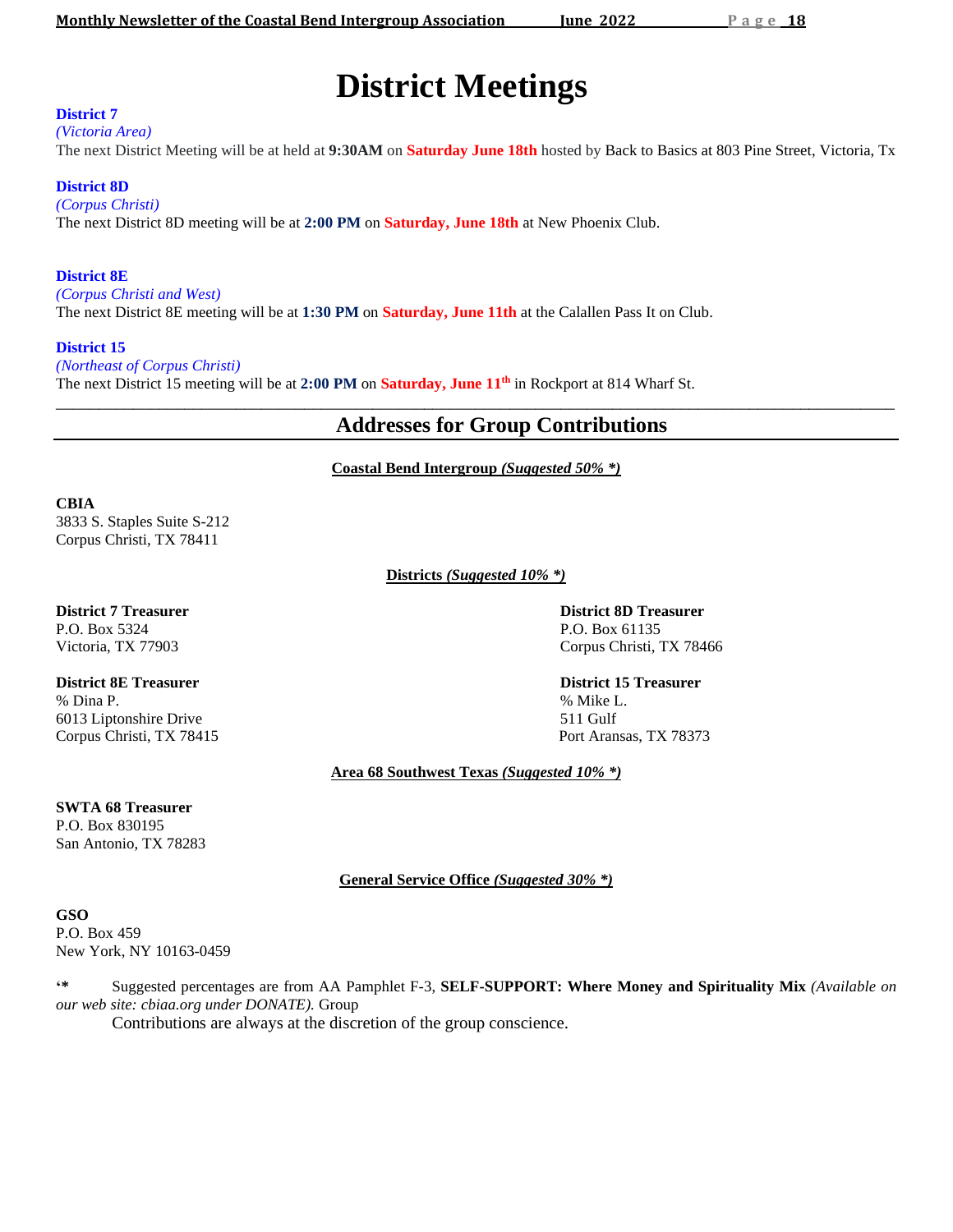|  | <b>Intergroup Meetings</b> |  |
|--|----------------------------|--|
|--|----------------------------|--|

**CBIA Board of Trustees Monthly Meeting** will be held Monday **Aug 9 th** at 6:00 PM on Zoom.

**CBIA Quarterly Association Meeting** will be held Monday **July 26 th** at 6:00 PM on Zoom.

#### **Group Announcements**

**New Phoenix Group Conscience** is held the first Sunday of the month at 1:15 PM. **Birthday Night** is first Saturday of the month at 8:00PM. *(5433 S. Staples, Suite F in The Boardwalk.)*

**Hilltoppers Group Conscience** is the 1st Tuesday of the month following the Noon meeting. *(First United Methodist Church, 900 S. Shoreline Dr., Room 244)*

**Weber Road Nooners Group Conscience** is held the 1st Saturday of each Quarter (Jan/Apr/Jul/Oct) following the 10:00AM meeting. **Birthdays** are being celebrated on the day of the birthday for now. *(Travis Baptist Church, 5802 Weber Road at Schanen, park in rear, meeting upstairs.)*

**Calallen Group Conscience** is held the 3rd Wednesday of each month following the 6:30PM meeting. **Birthday Night** is the 1st Saturday of the month. *(Potluck at 6:30PM, Meeting at 8:00PM). (Pass it on Club, 11425 Leopard (Hilltop).*

**Flour Bluff Unity Group Conscience** is held the 2nd Sunday of each month at noon. **Birthday Night** is the 1st Saturday of the month with **Potluck Supper** at 7:00 PM and **Birthday Meeting** at 8:00PM at The Anchor Club *(320 Anchor St. in CC).*

Turning Point Group Conscience is held the 1<sup>st</sup> Wednesday of each month. **Birthday Meeting** is last Saturday of the month.

| <b>Contributions</b>                                           |                 |                   |  |
|----------------------------------------------------------------|-----------------|-------------------|--|
| <b>GROUP NAME</b>                                              | <b>May 2022</b> | <b>YTD 2022</b>   |  |
| Alice Group                                                    |                 |                   |  |
| <b>Anonymous/Individual Contribution</b><br>Aransas Pass Group | 103.00          | 1766.00<br>100.00 |  |
| Beeville-Shepherd's Group                                      |                 |                   |  |
| CC-Alanos                                                      |                 |                   |  |
| CC-Bookmarks Group                                             |                 |                   |  |
| CC-Calallen Group                                              |                 |                   |  |
| CC-Crosstown Group<br>CC-Cullen Mall Group                     |                 |                   |  |
| CC-Day of AA                                                   |                 |                   |  |
| CC-Early Morning Fellowship                                    |                 |                   |  |
| CC-Fellowship Group at Charlie's PLC                           |                 |                   |  |
| <b>CC-Fifth Tradition Group</b>                                |                 |                   |  |
| CC-Flour Bluff Unity Group<br>CC-Friday Night Speaker Meeting  |                 |                   |  |
| CC-Happy Hour Meeting                                          |                 |                   |  |
| <b>CC-Hilltoppers Group</b>                                    |                 |                   |  |
| <b>CC-Humility Group</b>                                       |                 |                   |  |
| CC-Just for Today Group                                        |                 |                   |  |
| <b>CC-Lucky Ones</b>                                           |                 |                   |  |
| <b>CC-New Attitude Meeting</b>                                 |                 | 139.18            |  |
| <b>CC-New Life Group</b><br><b>CC-New Phoenix Group</b>        | 25.00<br>57.00  | 125.00<br>471.01  |  |
| <b>CC-New Women's Group</b>                                    | 100.60          | 631.93            |  |
| <b>CC-Oso Group</b>                                            | 198.86          | 429.29            |  |
| <b>CC-Roddfield Group (final dist)</b>                         |                 |                   |  |
| CC-Saratoga Group                                              |                 |                   |  |
| CC-Sunset 7 Group (N Padre Island)                             |                 | 380.57            |  |
| <b>CC-Turning Point Group</b>                                  |                 | 175.00            |  |
| CC-Weber Road Nooners Group<br>District 7                      |                 | 862.00            |  |
| District 15                                                    |                 |                   |  |
| District 8D                                                    |                 |                   |  |
| <b>Goliad-Open Arms Group</b>                                  |                 | 32.71             |  |
| Hallettsville Group                                            |                 | 25.00             |  |
| Karnes City-Mayfield Group                                     |                 |                   |  |
| Kingsville-AL-K Group<br><b>Moulton Group</b>                  |                 |                   |  |
|                                                                |                 |                   |  |
| <b>Mathis -Crossroads Group</b>                                |                 | 150.00            |  |
| Mathis - Unity Group<br>Port Aransas Group                     |                 |                   |  |
| Port Lavaca Group                                              |                 |                   |  |
| Port O'Connor Group                                            |                 | 56.54             |  |
| Portland -Jaywalkers Group                                     |                 |                   |  |
| Portland -Nueces Bay Group                                     |                 |                   |  |
| Quarterly Meeting 7 <sup>th</sup> Tradition                    |                 |                   |  |
| Riviera-SASTO Group<br>Robstown Desire Group                   |                 |                   |  |
| Rockport-Happy Hour Group                                      |                 | 240.00            |  |
| Rockport-Fellowship Group                                      |                 | 1281.00           |  |
| Schulenburg Group                                              |                 |                   |  |
| Shiner Group                                                   |                 | 100.00            |  |
| Sinton-Grupo Secunda Chanza                                    |                 |                   |  |
| <b>Skidmore Group</b><br>Three Rivers-Choke Canyon Group       |                 |                   |  |
| Victoria-Airport Group                                         |                 |                   |  |
| Victoria-Back to Basics Group                                  |                 | 343.67            |  |
| Victoria-For Sinners Only Group                                |                 |                   |  |
| Victoria-Golden Slippers                                       |                 |                   |  |
| Victoria-High Nooners Group                                    |                 |                   |  |
| Victoria-Main Stream Group                                     |                 | 50.00             |  |
| Victoria-Men's Group<br>Victoria-Unity Group                   |                 |                   |  |
| Victoria-Women's Group                                         | 34.79           | 48.88             |  |
| Yorktown Group                                                 |                 | 55.00             |  |
|                                                                |                 |                   |  |
| <b>TOTAL</b>                                                   | \$320.39        | \$7,142.59        |  |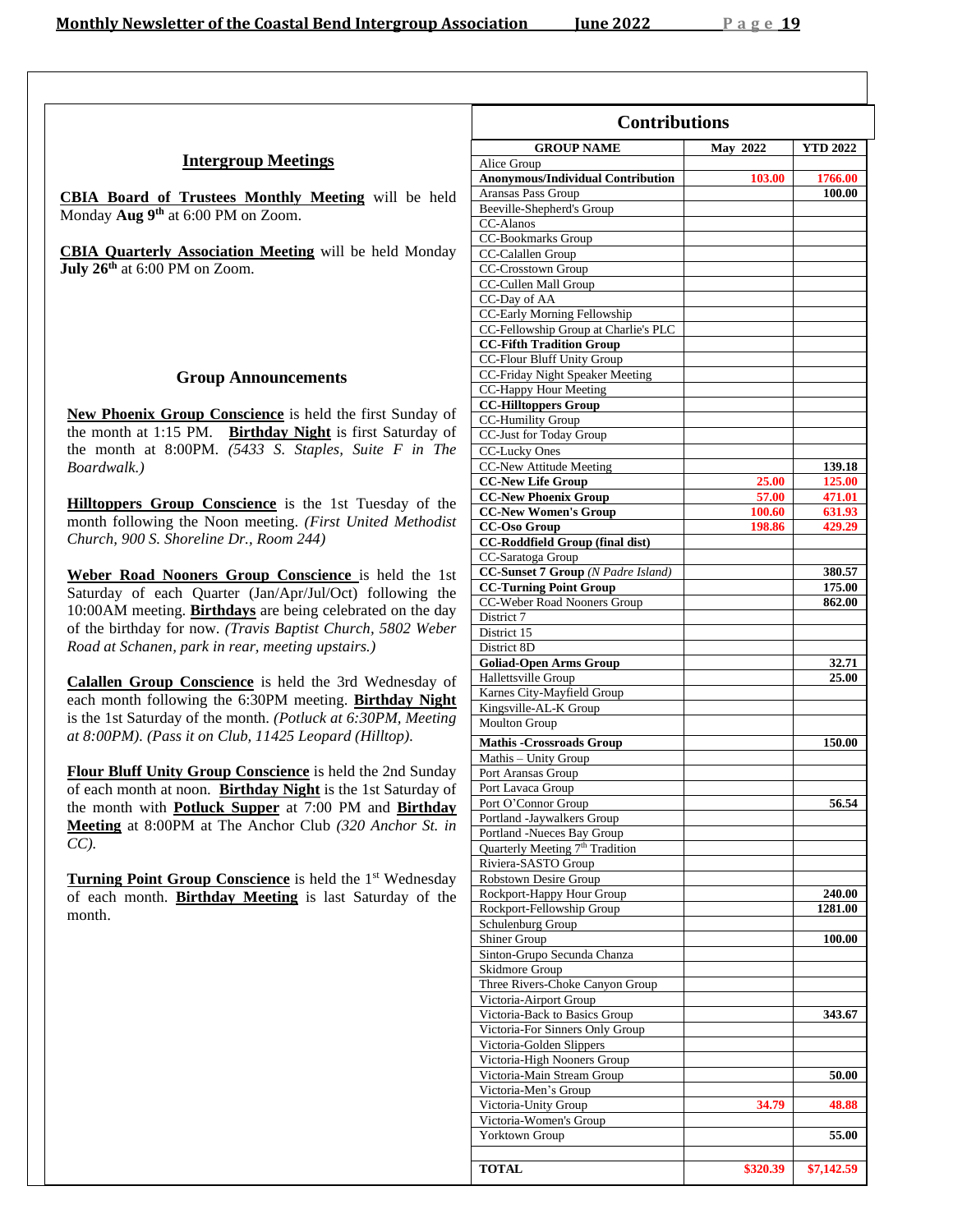#### **Coastal Bend Intergroup Association Mission Statement**

The mission of the Coastal Bend Intergroup Association is to provide the vital first contact to the alcoholic seeking help. The CBIA office must be maintained for the benefit of those still suffering. Of primary importance to this goal, the CBIA Office is to

- Establish a 24-hour help-line;
- Print meeting schedules; and
- Maintain a 12-Step list

whereby AA groups and individuals are enabled to conduct 12-Step calls which are essential to the growth of AA in the Coastal Bend area.

### **Services Provided**

1. Maintains an office which is open Monday through Friday from 7:30 to 11:30AM and 1:30 to 5:30PM. (normal hours)

2. Provides information and referrals for A.A. inquiries.

- 3. Maintains a 12 Step listing and calls individuals for 12 Step work.
- 4. Provides an A.A. listing in the Telephone directory.

5. Provides a 24-hour volunteer phone answering during hours when the office is closed.

6. Publishes meeting schedules of all groups in the Coastal Bend Area at no charge.

7. Publishes a monthly newsletter, the "Coastal Bender", to keep A.A. members informed of local A.A. affairs and special events.

8. Purchases and sells "CONFERENCE APPROVED' literature, and non-conference approved Anniversary Medallions, Sobriety Chips.

9. Conducts monthly Trustee meetings. All members of Alcoholics Anonymous are welcome at these meetings and Group Input is essential.

10. Conducts Quarterly Meetings to keep groups apprised of Intergroup activities, and to seek group participation in CBIA affairs.

11. Maintains service committees for service work in the Coastal Bend Area.

#### **Detach here.**

#### **------------------------------------------------------------------------------------------------------------------------------------------------------------------- Free e-Mail Subscription to the BENDER and BITS & PIECES**

**.**

**NAME: .**

#### **E-MAIL: .\_**

Easy ways to sign up for our two monthly publications:

- Send an email with the above information to [cbia@grandecom.net](mailto:cbia@grandecom.net) with the caption "ADD TO BENDER DIST."
- Detach and mail to or drop off this form at the CBIA Office, 3833 S. Staples Suite S-212, Corpus Christi, TX 78411.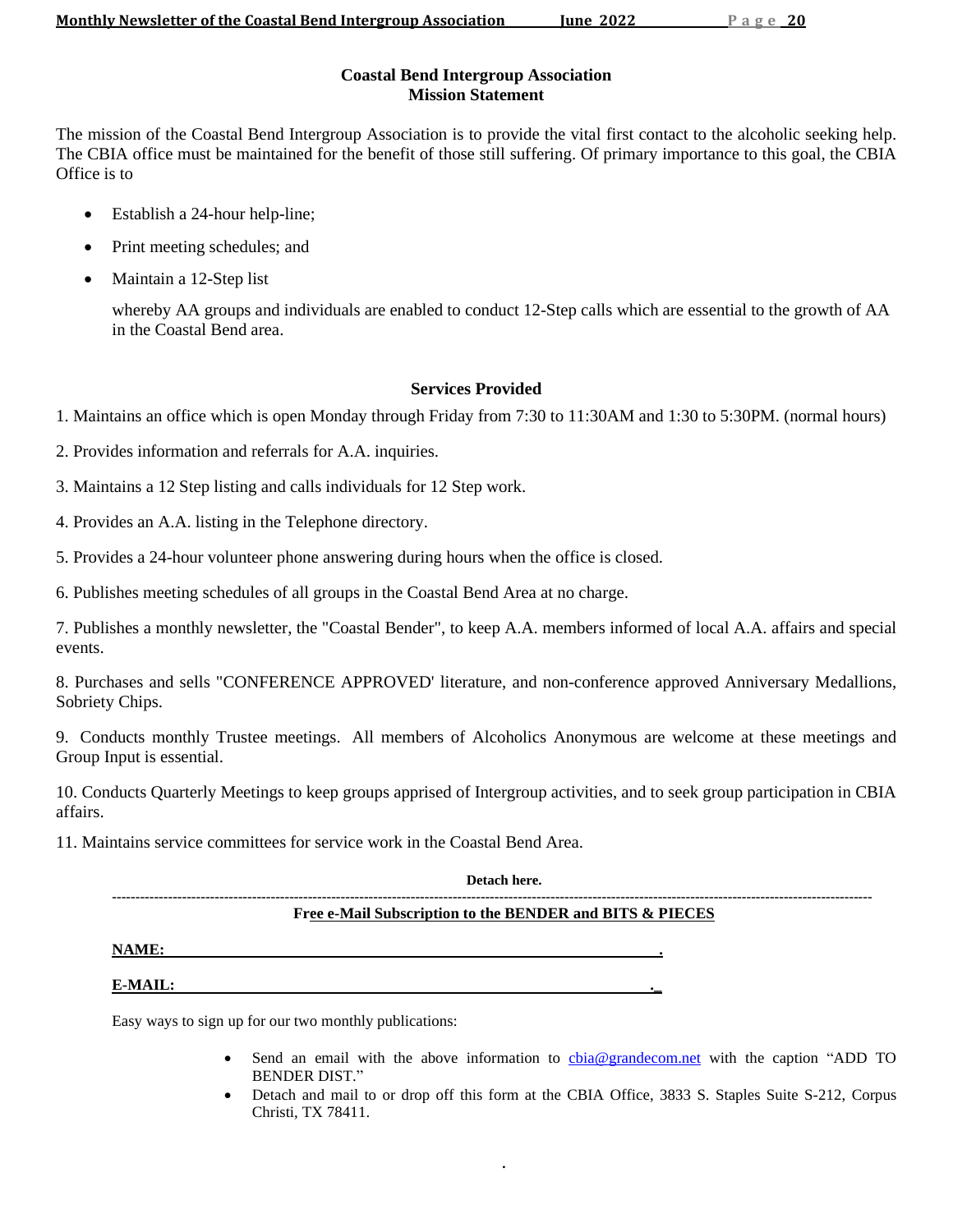# Asociación Inter-grupo de la Zona Costera

## **Declaración de Principios**

La misión de la asociación inter-grupo de la zona costera es proveer el primer contacto vital al alcohólico en busca de ayuda. La oficina de AIZC [siglas en español, en inglés CBIA], se mantiene para el beneficio de aquellos que siguen sufriendo. Para cumplir con esta tarea tan importante la oficina de CBIA debe:

- Establecer una linea de ayuda las 24 horas
- Imprimir los horarios de las reuniones de AA
- Mantener una lista con los 12 Pasos

Con lo cual Grupos de AA e individuos puedan conducir llamados de los 12 Pasos, esenciales en el crecimiento de AA en la Zona Costera.

## **Servicios Prestados**

1. Horario de oficina, lunes a viernes de 7:30 a 11:30AM y de 1:30 a 5:30PM.

2. Provee información y referencias sobre A.A. .

3. Mantiene una lista de los 12 Pasos y listado de personas para trabajar los 12 pasos.

4. Provee un listado de A.A. en el directorio telefónico.

5. Provee servicio de voluntarios contestando llamadas las 24 horas mientras la oficina esta cerrada.

6. Publica los horarios de todos los grupos en el área costera sin costo.

7. Publica una hoja informativa, la "Coastal Bender", para mantener a los miembros de A.A. informados de los acontecimientos locales y de los eventos especiales A.A..

8. Compra y venta de literatura "Aprobada en Conferencia" ('CONFERENCE APPROVED'), y mercancía no aprobada como Medallones de Aniversario y Monedas de Sobriedad.

9. Conduce reuniones mensuales de fideicomisarios. Todos los miembros de Alcohólicos Anónimos son bienvenidos a estas reuniones asimismo es importante contar con su opinión.

10. Conduce Reuniones cada cuatro meses para evaluar a los grupos en actividades Inter-grupo y para buscar que participen en cuestiones de la CBIA.

11. Mantiene comités de trabajo para servicio en el área de la zona Costera.